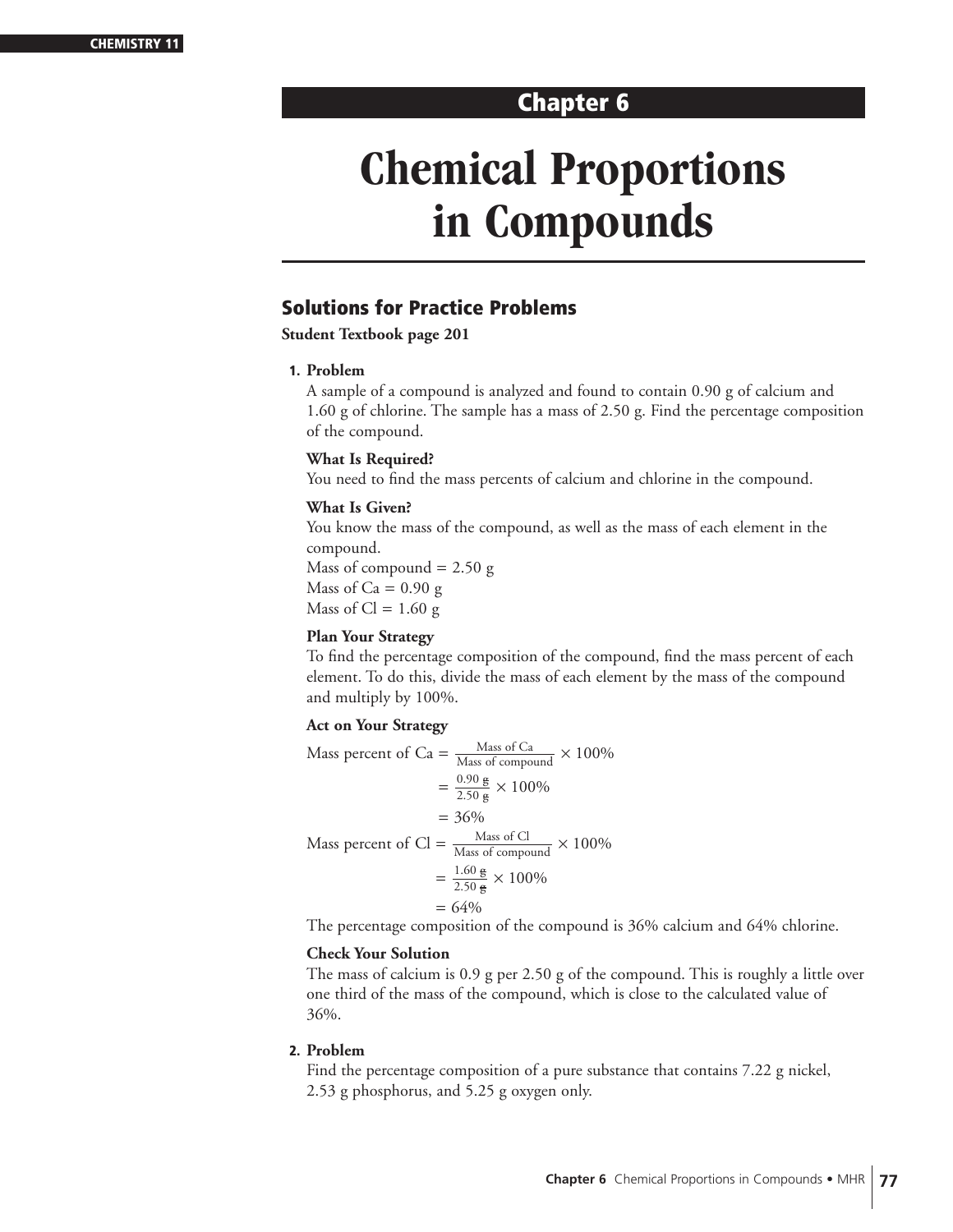# **What Is Required?**

You need to find the mass percents of nickel, phosphorus, and oxygen in the pure substance.

# **What Is Given?**

You know the mass of each element in the compound. Mass of  $Ni = 7.22$  g Mass of  $P = 2.53$  g Mass of  $O = 5.25$  g

# **Plan Your Strategy**

First calculate the mass of the pure substance. According to the Law of Conservation of Mass, the mass of any compound is the sum of the masses of its component elements. Then, to find the percentage composition of the compound, find the mass percent of each element. To do this, divide the mass of each element by the mass of the compound and multiply by 100%.

# **Act on Your Strategy**

Mass of the pure substance = Mass of  $Ni + Mass$  of  $P + Mass$  of O

$$
= 7.22 \text{ g} + 2.53 \text{ g} + 5.25 \text{ g}
$$
  
\n
$$
= 15.0 \text{ g}
$$
  
\nMass percent of Ni =  $\frac{\text{Mass of Ni}}{\text{Mass of substance}} \times 100\%$   
\n
$$
= \frac{7.22 \text{ g}}{15.0 \text{ g}} \times 100\%
$$
  
\n
$$
= 48.1\%
$$
  
\nMass percent of P =  $\frac{\text{Mass of P}}{\text{Mass of substance}} \times 100\%$   
\n
$$
= \frac{2.53 \text{ g}}{15.0 \text{ g}} \times 100\%
$$
  
\n
$$
= 16.9\%
$$
  
\nMass percent of O =  $\frac{\text{Mass of O}}{\text{Mass of substance}} \times 100\%$   
\n
$$
= \frac{5.25 \text{ g}}{15.0 \text{ g}} \times 100\%
$$
  
\n
$$
= \frac{5.25 \text{ g}}{15.0 \text{ g}} \times 100\%
$$
  
\n
$$
= 35.0\%
$$

The percentage composition of the pure substance is 48.1% nickel, 16.9% phosphorus, and 35.0% oxygen.

# **Check Your Solution**

The mass of nickel is 7.22 g per 15.0 g of the compound. This is roughly 50%, which is close to the calculated value of 48.1%.

# **3. Problem**

A sample of a compound is analyzed and found to contain carbon, hydrogen, and oxygen. The mass of the sample is 650 mg, and the sample contains 257 mg of carbon and 50.4 mg of hydrogen. What is the percentage composition of the compound?

# **What Is Required?**

You need to find the mass percents of carbon, hydrogen, and oxygen in the compound.

# **What Is Given?**

You know the mass of the compound, as well as the mass of carbon and hydrogen in the compound.

Mass of compound  $= 650$  mg Mass of  $C = 257$  mg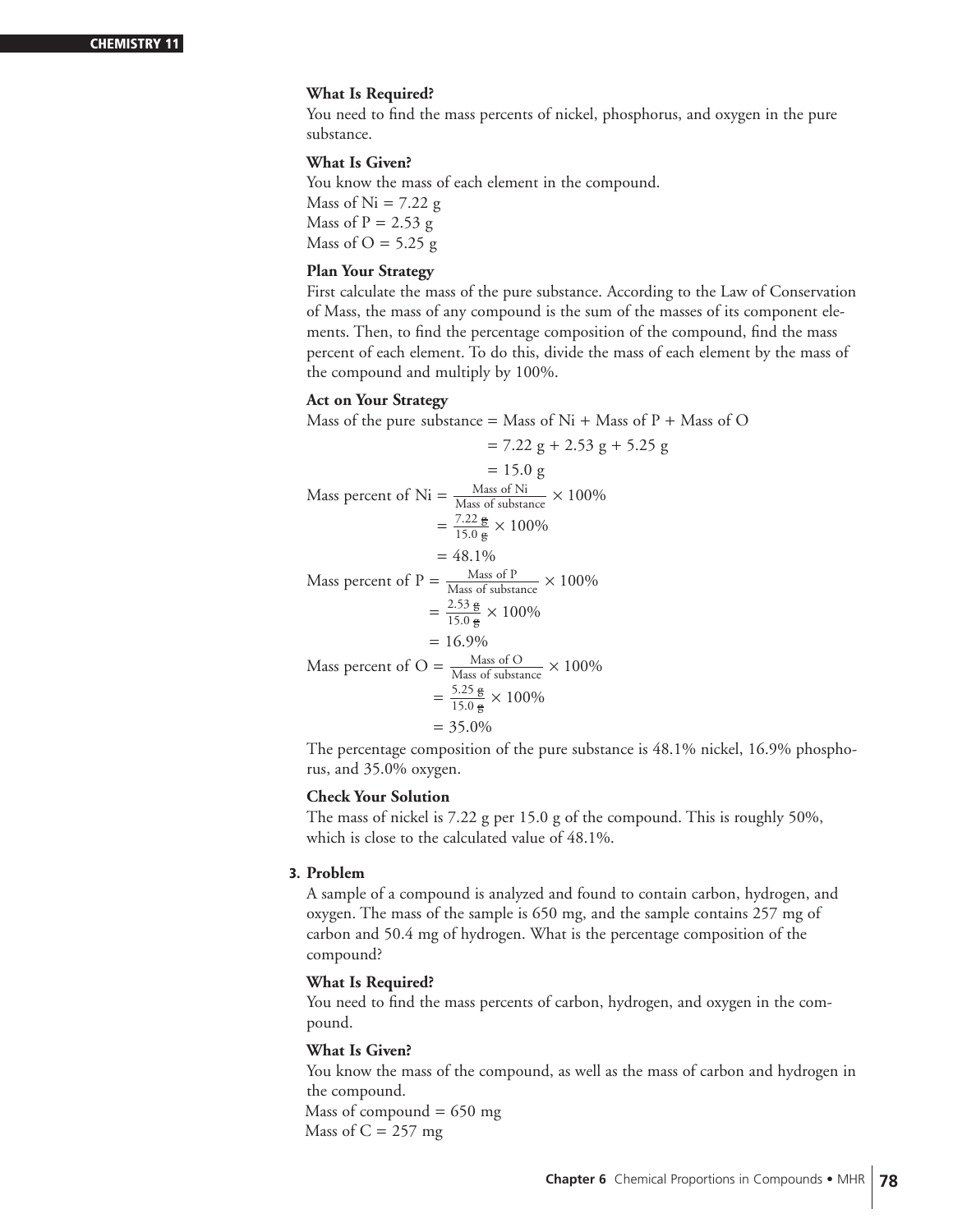Mass of  $H = 50.4$  mg

# **Plan Your Strategy**

First calculate the mass of oxygen in the compound. According to the Law of Conservation of Mass, the mass of any compound is the sum of the masses of its component elements. To find the percentage composition of the compound, find the mass percent of each element. To do this, divide the mass of each element by the mass of the compound and multiply by 100%.

# **Act on Your Strategy**

Mass of  $O =$  Mass of compound – (Mass of  $C +$  Mass of H)

= 650 mg − (257 mg + 50.4 mg)  $= 342.6$  mg Mass percent of C =  $\frac{\text{Mass of C}}{\text{Mass of compound}} \times 100\%$  $=\frac{257 \text{ mg}}{650 \text{ mg}} \times 100\%$  $= 39.5\%$ Mass percent of H =  $\frac{\text{Mass of H}}{\text{Mass of compound}} \times 100\%$  $=\frac{50.4 \text{ mg}}{650 \text{ mg}} \times 100\%$  $= 7.8\%$ Mass percent of O =  $\frac{\text{Mass of O}}{\text{Mass of compound}} \times 100\%$  $=\frac{342.6 \text{ mg}}{650 \text{ mg}} \times 100\%$  $= 52.7\%$ 

The percentage composition of the compound is 39.5% carbon, 7.8% hydrogen, and 52.7% oxygen.

# **Check Your Solution**

The mass of oxygen is 342.6 mg per 650 mg of the compound. This is roughly 50%, which is close to the calculated value of 52.7%.

# **4. Problem**

A scientist analyzes a 50.0 g sample and finds that it contains 13.3 g of potassium, 17.7 g of chromium, and another element. Later the scientist learns that the sample is potassium dichromate,  $K_2Cr_2O_7$ . Potassium dichromate is a bright orange compound that is used in the production of safety matches. What is the percentage composition of potassium dichromate?

#### **What Is Required?**

You need to find the mass percents of potassium, chromium, and oxygen in the potassium dichromate.

#### **What Is Given?**

You know the mass of potassium dichromate, as well as the mass of the potassium and chromium in the compound.

Mass of  $K_2Cr_2O_7 = 50.0 g$ Mass of  $K = 13.3$  g Mass of  $Cr = 17.7 g$ 

# **Plan Your Strategy**

First calculate the mass of oxygen in the compound. According to the Law of Conservation of Mass, the mass of any compound is the sum of the masses of its component elements. To find the percentage composition of the compound, find the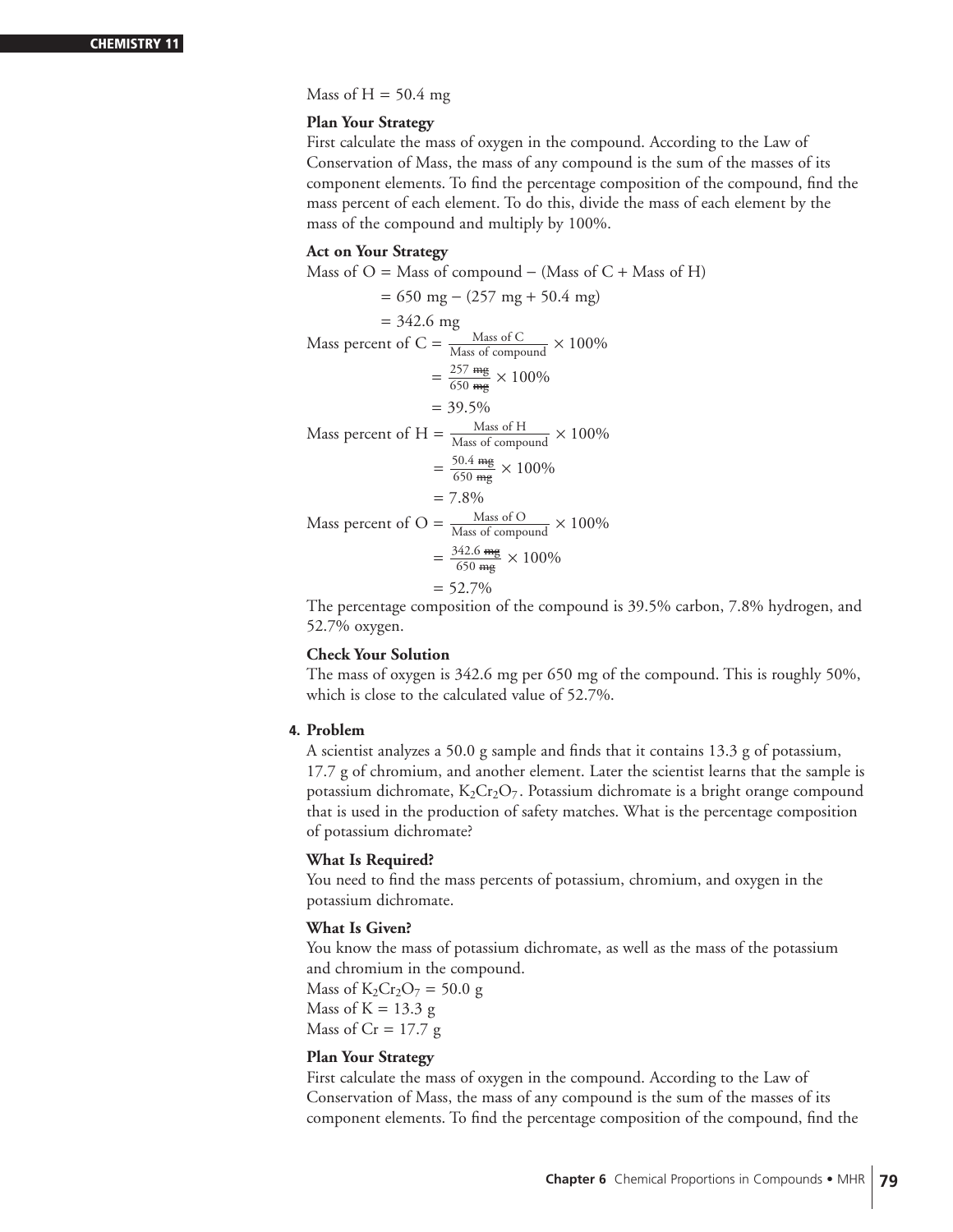mass percent of each element. To do this, divide the mass of each element by the mass of the compound and multiply by 100%.

#### **Act on Your Strategy**

Mass of O = Mass of  $K_2Cr_2O_7$  – (Mass of K + Mass of Cr)  $= 50.0$  g – (13.3 g + 17.7 g)  $= 19.0 g$ Mass percent of  $K = \frac{Mass\ of\ K}{Mass\ of\ compound} \times 100\%$  $=\frac{13.3 \text{ g}}{50.0 \text{ g}} \times 100\%$  $= 26.6\%$ Mass percent of Cr =  $\frac{\text{Mass of Cr}}{\text{Mass of compound}} \times 100\%$  $=\frac{17.7 \text{ g}}{50.0 \text{ g}} \times 100\%$  $= 35.4%$ Mass percent of O =  $\frac{\text{Mass of O}}{\text{Mass of compound}} \times 100\%$  $=\frac{19.0 \text{ g}}{50.0 \text{ g}} \times 100\%$  $= 38.0\%$ 

The percentage composition of the compound is 26.6% potassium, 35.4% chromium, and 38.0% oxygen.

# **Check Your Solution**

The mass of oxygen is 342.6 mg per 650 mg of the compound. This is roughly 50%, which is close to the calculated value of 52.7%.

# **Solutions for Practice Problems**

**Student Textbook page 204**

# **5. Problem**

Calculate the mass percent of nitrogen in each compound. **(a)**  $N_2O$  **(b)**  $Sr(NO_3)_2$  **(c)**  $NH_4NO_3$  **(d)**  $HNO_3$ 

# **What Is Required?**

You need to find the mass percent of nitrogen in the compounds listed.

# **What Is Given?**

The molecular formula of each compound is given. This gives the total number of elements of each type in one mole of the compound.

| (a) $N_2O = 2 N$ and 1 O                         | (c) $NH_4NO_3 = 2 N$ , 4 H, and 3 O |
|--------------------------------------------------|-------------------------------------|
| <b>(b)</b> $Sr(NO_3)_2 = 1$ $Sr, 2$ $N,$ and 6 O | (d) $HNO_3 = 1 H$ , 1 N, and 3 O    |

# **Plan Your Strategy**

First calculate the molar mass of each compound. This is the sum of the molar masses of its component elements. To find the mass percent of nitrogen in the compound, divide the total molar mass of nitrogen in each compound by the molar mass of the compound, and multiply by 100%.

#### **Act on Your Strategy**

(a) Molar mass of  $N_2O = 2$ (Molar mass of N) + Molar mass of O  $= 2(14.01 \text{ g/mol}) + 16.00 \text{ g/mol}$  $= 44.02$  g/mol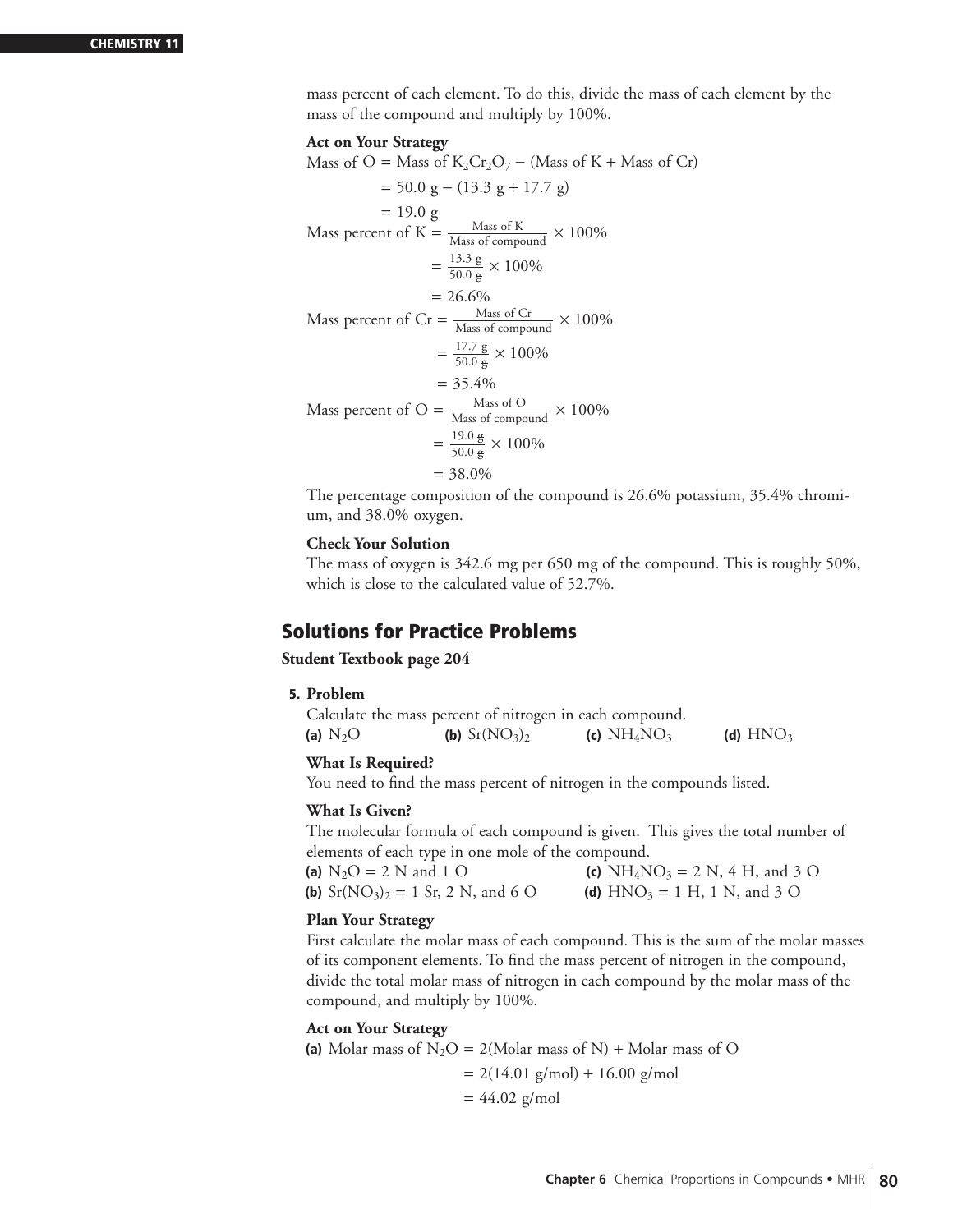#### **CHEMISTRY 11**

Total molar mass of N in  $N_2O = 2(Molar mass of N)$  $= 2(14.01 \text{ g/mol})$  $= 28.02$  g/mol Mass percent N in  $N_2O = \frac{\text{Total molar mass of N}}{\text{Molar mass } N_2O} \times 100\%$  $=\frac{28.02 \text{ g/mol}}{44.02 \text{ g/mol}} \times 100\%$  $= 63.65\%$ **(b)** Molar mass of  $Sr(NO<sub>3</sub>)<sub>2</sub>$  $=$  Molar mass of Sr + 2(Molar mass of N) + 6(Molar mass of O)  $= 87.62$  g/mol + 2(14.01 g/mol) + 6(16.00 g/mol)  $= 211.64$  g/mol Total molar mass of N in  $Sr(NO<sub>3</sub>)<sub>2</sub> = 2(Molar mass of N)$  $= 2$  (14.01 g/mol)  $= 28.02$  g/mol Mass percent N in Sr(NO<sub>3</sub>)<sub>2</sub> =  $\frac{\text{Total molar mass of N}}{\text{Molar mass Sr(NO3)_2}} \times 100\%$  $=\frac{28.02 \text{ g/mol}}{211.64 \text{ g/mol}} \times 100\%$  $= 13.24\%$ **(c)** Molar mass of NH<sub>4</sub>NO<sub>3</sub>  $= 2$ (Molar mass of N) + 4(Molar mass of H) + 3(Molar mass of O)  $= 2(14.01 \text{ g/mol}) + 4(1.01 \text{ g/mol}) + 3(16.00 \text{ g/mol})$  $= 80.06$  g/mol Total molar mass of N in  $NH_4NO_3 = 2(Molar mass of N)$  $= 2$  (14.01 g/mol)  $= 28.02$  g/mol Mass percent N in NH<sub>4</sub>NO<sub>3</sub> =  $\frac{\text{Total molar mass of N}}{\text{Molar mass NH}_4\text{NO}_3} \times 100\%$  $=\frac{28.02 \text{ g/mol}}{211.64 \text{ g/mol}} \times 100\%$  $= 35.00\%$ **(d)** Molar mass of  $HNO<sub>3</sub>$  $=$  Molar mass of H + Molar mass of N + 3(Molar mass of O)  $= 1.01$  g/mol + 14.01 g/mol + 3(16.00 g/mol)  $= 63.02$  g/mol Total molar mass of N in  $HNO<sub>3</sub> = 1$ (Molar mass of N)  $= 14.01$  g/mol Mass percent N in  $HNO_3 = \frac{\text{Total molar mass of N}}{\text{Molar mass HNO}_3} \times 100\%$  $=\frac{14.01 \text{ g/mol}}{63.02 \text{ g/mol}} \times 100\%$  $= 22.23%$ 

# **Check Your Solution**

You can calculate the mass percent of the other elements in each compound in the same way. The total mass percents should equal 100%. For example, in  $N_2O$ , the mass percent of O is  $\frac{16 \text{ g/mol}}{44.02 \text{ g/mol}} \times 100\% = 36.35\%$ . The mass percent of the nitrogen was 63.65%. Both mass percents total 100%.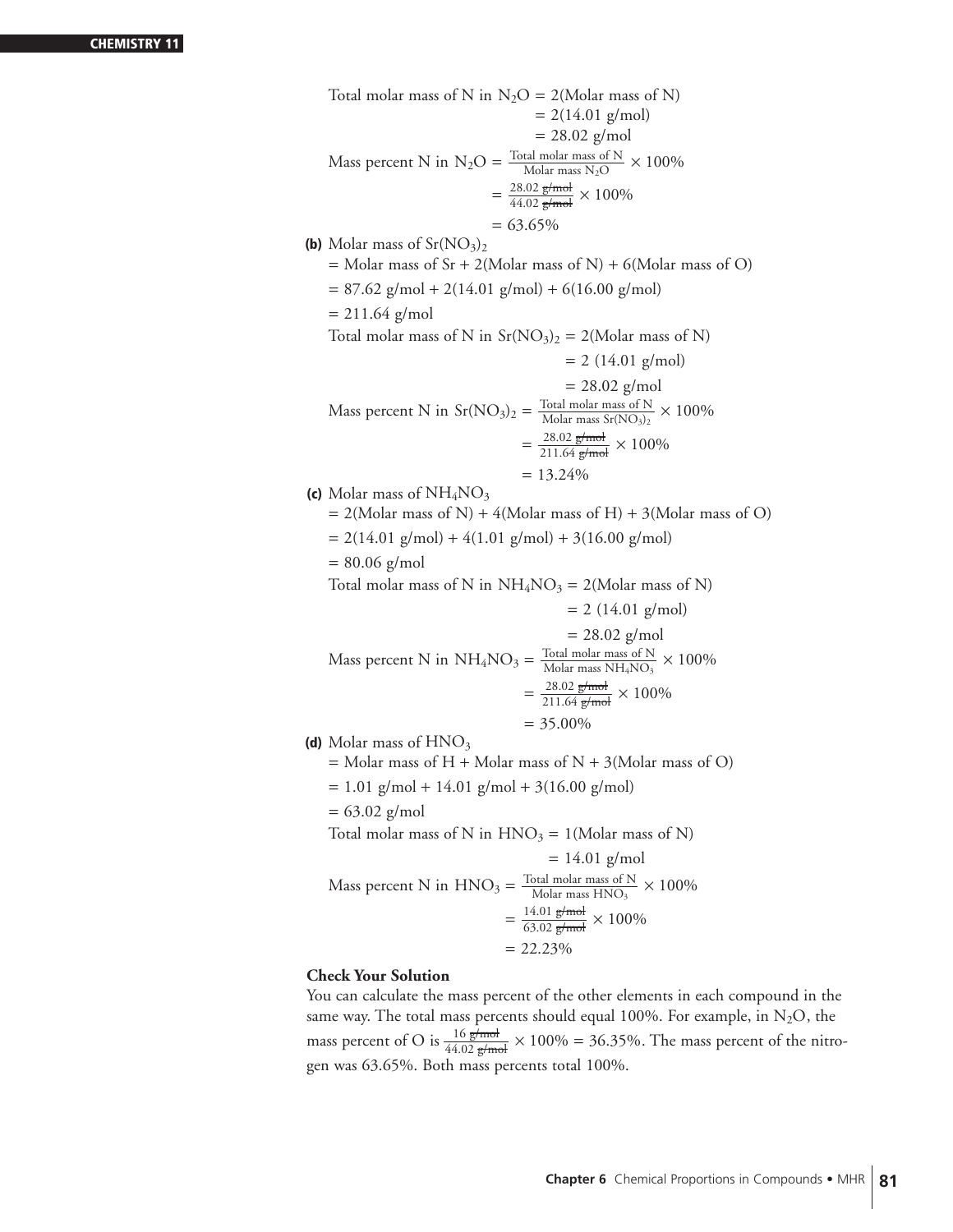# **6. Problem**

Sulfuric acid,  $H_2SO_4$ , is an important acid in laboratories and industries. Determine the percentage composition of sulfuric acid.

# **What Is required?**

You need to find the mass percents of hydrogen, sulfur, and oxygen in the sulfuric acid.

# **What Is Given?**

The molecular formula of sulfuric acid is given. This indicates the number of elements of each type in the compound.  $H_2SO_4 = 4 H$ , 1 S, and 4 O

# **Plan Your Strategy**

First determine the molar mass of the compound. To find the percentage composition of the compound, find the mass percent of each element. To do this, divide the total molar mass of each element by the molar mass of the compound and multiply by 100%.

# **Act on Your Strategy**

Molar mass of  $H_2SO_4$  $= 2$ (Molar mass of H) + Molar mass of S + 4(Molar mass of O)  $= 2(1.01 \text{ g/mol}) + 32.07 \text{ g/mol} + 4(16.00 \text{ g/mol})$  $= 98.09$  g/mol Mass percent of H =  $\frac{\text{Total molar mass of H}}{\text{Molar mass H}_2\text{SO}_4} \times 100\%$  $=\frac{2.02 \text{ g/mol}}{98.09 \text{ g/mol}} \times 100\%$  $= 2.06\%$ Mass percent of S =  $\frac{\text{Total molar mass of S}}{\text{Molar mass H}_2\text{SO}_4} \times 100\%$  $=\frac{32.07 \text{ g/mol}}{98.09 \text{ g/mol}} \times 100\%$  $= 32.7\%$ Mass percent of O =  $\frac{\text{Total molar mass of O}}{\text{Molar mass H}_2\text{SO}_4} \times 100\%$  $=\frac{64.00 \text{ g/mol}}{98.09 \text{ g/mol}} \times 100\%$  $= 65.2\%$ 

The percentage composition of sulfuric acid is 2.06% hydrogen, 32.7% sulfur, and 65.2% oxygen.

# **Check Your Solution**

The mass percents add up to 100%.

#### **7. Problem**

Potassium nitrate,  $KNO<sub>3</sub>$ , is used in fireworks. What is the mass percent of oxygen in potassium nitrate?

# **What Is required?**

You need to find the mass percent of oxygen in the potassium nitrate.

# **What Is Given?**

The molecular formula of  $KNO<sub>3</sub>$  is given. This indicates the number of elements of each type in the compound.  $KNO_3 = 1 K$ , 1 N, and 3 O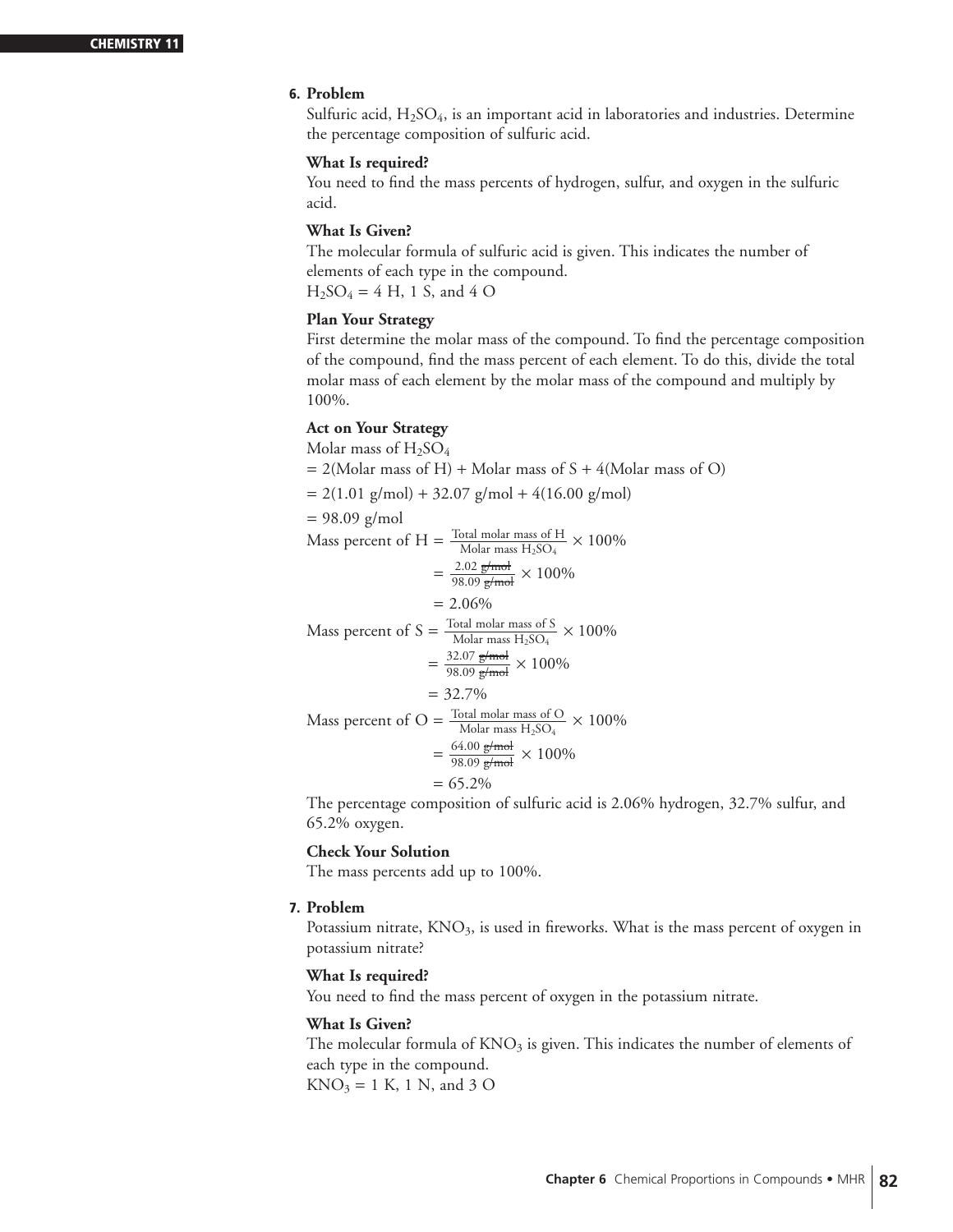# **Plan Your Strategy**

First determine the molar mass of the compound. To find the mass percent of oxygen, divide the total molar mass of oxygen by the molar mass of the compound and multiply by 100%.

#### **Act on Your Strategy**

Molar mass of  $KNO_3 = Molar$  mass of  $K + Molar$  mass of  $N + 3(Molar)$  mass of O)

 $= 39.10$  g/mol + 14.01 g/mol + 3(16.00 g/mol)

 $= 101.11$  g/mol

Total molar mass of  $O = 3$ (Molar mass of O)

$$
= 3(16.00 \text{ g/mol})
$$

 $= 48.00$  g/mol Mass percent of O =  $\frac{\text{Total molar mass of O}}{\text{Molar mass KNO}_3} \times 100\%$  $=\frac{48.00 \text{ g/mol}}{101.11 \text{ g/mol}} \times 100\%$  $= 47.47\%$ 

# **Check Your Solution**

You can calculate the mass percent of the other elements in the compound in the same way. The total mass percents should add up to 100%.

#### **8. Problem**

- A mining company wishes to extract manganese metal from pyrolusite ore,  $MnO<sub>2</sub>$ .
- **(a)** What is the percentage composition of pyrolusite ore?
- **(b)** Use your answer from part (a) to calculate the mass of pure manganese that can be extracted from 250 kg pyrolusite ore.

#### **What Is Required?**

- **(a)** You need to find the mass percents of manganese and oxygen in the pyrolusite ore.
- **(b)** You need to find the mass of the manganese in 250 kg of pyrolusite ore.

# **What Is given?**

- **(a)** The molecular formula of pyrolusite ore is given. This indicates the number of elements of each type in the compound.  $MnO<sub>2</sub> = 1$  Mn and 2 O
- **(b)** The mass of the pyrolusite is given.  $MnO<sub>2</sub> = 250 kg$

# **Plan Your Strategy**

- **(a)** First determine the molar mass of the compound. To find the mass percent of each element, divide the total molar mass of the element by the molar mass of the compound and multiply by 100%.
- **(b)** To find the mass of manganese in the pyrolusite ore, multiply the mass percent of manganese by the mass of the ore.

First determine the molar mass of the compound. To find the mass percent of oxygen, divide the total molar mass of oxygen by the molar mass of the compound and multiply by 100%.

#### **Act on Your Strategy**

(a) Molar mass of  $MnO_2 = Molar$  mass of  $Mn + 2(Molar$  mass of O)

$$
= 54.94 \text{ g/mol} + 2(16.00 \text{ g/mol})
$$

$$
= 86.94 \text{ g/mol}
$$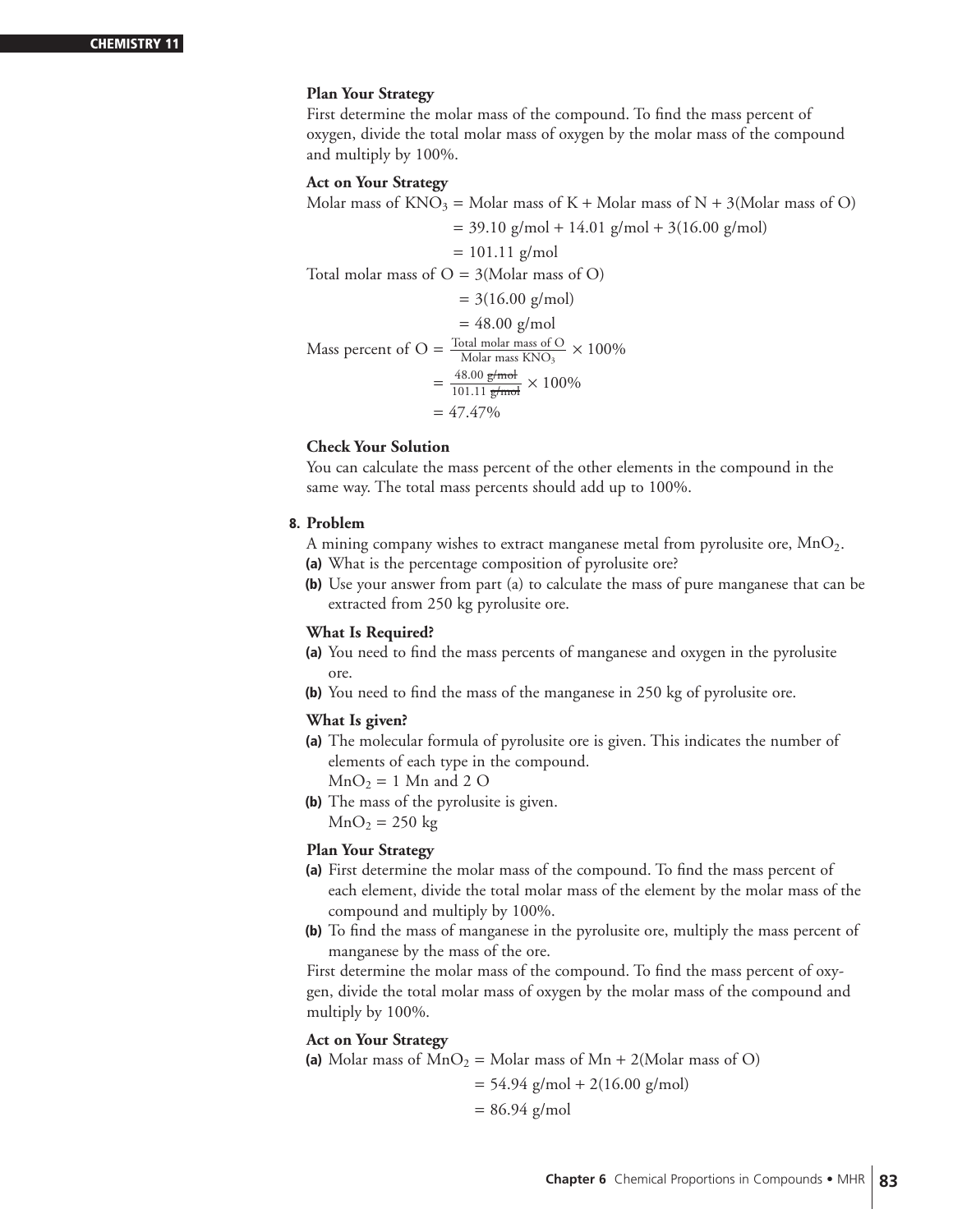Mass percent of Mn = 
$$
\frac{\text{Total molar mass of Mn}}{\text{Molar mass of MnO}_2} \times 100\%
$$

$$
= \frac{54.94 \text{ g/mol}}{86.94 \text{ g/mol}} \times 100\%
$$

$$
\text{Mass percent of O} = \frac{-\text{[44] mobjg mass of O}}{\text{Molar mass of MnO}_2} \times 100\%
$$

$$
= \frac{32.00 \text{ g/mol}}{86.94 \text{ g/mol}} \times 100\%
$$

$$
= 36.81\%
$$

The percentage composition of pyrolusite ore is 63.19% manganese and 36.81% oxygen.

**(b)** The mass of manganese in 250 kg of  $MnO_2 =$  Mass percent of  $Mn \times 250$  kg

$$
= (63.19 / 100) \times 250 \text{ kg}
$$

$$
= 158 \text{ kg}
$$

# **Check Your Solution**

- **(a)** The mass percents add up to 100%.
- **(b)** Calculated similarly, the mass of oxygen in the pyrolusite ore is  $36.81\% \times 250 \text{ kg} = 92 \text{ kg}$ . The masses of manganese and oxygen (i.e. 158 kg + 92 kg) add up to 250 kg.

# **Solutions for Practice Problems**

# **Student Textbook page 209**

**9. Problem**

A compound consists of 17.6% hydrogen and 82.4% nitrogen. Determine the empirical formula of the compound.

# **What Is Required?**

You need to find the empirical formula of the compound.

# **What Is Given?**

You know the percentage composition of the compound. You have access to a periodic table.

# **Plan Your Strategy**

Assume you have 100 g of the compound. From the given mass percents of the elements in the compound, you can determine the mass of the element. This means you have 17.6 g of hydrogen and 82.4 g of nitrogen. Convert each mass to moles using the molar mass of the element. The number of moles can then be converted into a lower terms ratio of the element to get the empirical formula.

# **Act on Your Strategy**

Number of moles of H in 100 g sample  $=$   $\frac{\text{Mass of H}}{\text{Molar mass of H}}$  $=\frac{17.6 \text{ g}}{1.01 \text{ g/mol}}$  $= 17.425$  mol Number of moles of N in 100 g sample  $=$   $\frac{\text{Mass of N}}{\text{Molar mass of N}}$  $=\frac{82.4 \text{ g}}{14.01 \text{ g/mol}}$ = 5.882 mol The lowest whole number ratio  $=$   $\frac{\text{molar amount}}{\text{lowest molar amount}}$  $\text{H}_{\frac{17.425\text{ mol}}{5.882\text{ mol}}}\text{N}_{\frac{5.882\text{ mol}}{5.882\text{ mol}}}\rightarrow\text{H}_{2.96}\text{N}_{1.00}\rightarrow\text{H}_{3}\text{N}_{1}$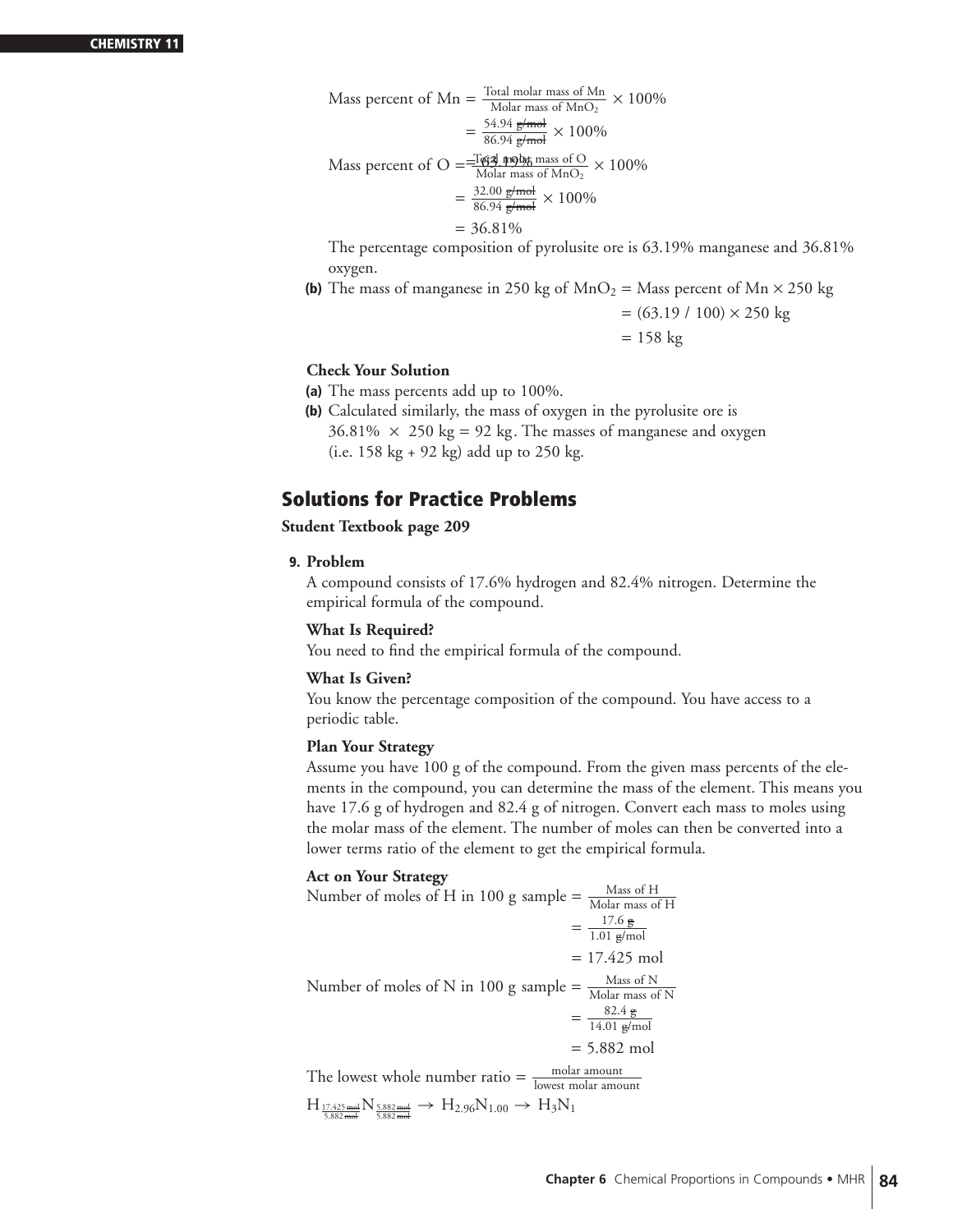Alternatively, you can set your solution as a table.

| <b>Element</b> | <b>Mass percent</b><br>(%) | Grams per 100 g $ $<br>sample $(q)$ | <b>Molar mass</b><br>(q/mol) | <b>Number</b><br>of moles<br>(mol) | <b>Molar amount</b><br>+ lowest<br>molar amount |
|----------------|----------------------------|-------------------------------------|------------------------------|------------------------------------|-------------------------------------------------|
| н              | 17.6                       | 17.6                                | 1.01                         | 17.425                             | 17.425/5.882<br>$= 2.96$                        |
| Ν              | 82.4                       | 82.4                                | 14.01                        | 5.882                              | $5.882/5.882=1$                                 |

The empirical formula of the compound is  $H_3N_1$  or  $NH_3$ .

# **Check Your Solution**

Work backward. Calculate the percentage composition of NH<sub>3</sub>.

Mass percent of N =  $\frac{14.01 \text{ g/mol}}{17.04 \text{ g/mol}} \times 100\%$  $= 82.2%$ Mass percent of H =  $\frac{3.03 \text{ g/mol}}{17.04 \text{ g/mol}} \times 100\%$  $= 17.8\%$ 

These calculated values are very close to the given percentage compositions (variations arise depending on the periodic table value used for the molar mass of N and H, which differs in different publications).

#### **10. Problem**

Find the empirical formula of a compound that is 46.3% lithium and 53.7% oxygen.

#### **What Is Required?**

You need to find the empirical formula of the compound.

#### **What Is Given?**

You know the percentage composition of the compound. You have access to a periodic table.

#### **Plan Your Strategy**

Assume you have 100 g of the compound. From the given mass percents of the elements in the compound, you can determine the mass of the element. This means you have 46.3 g of lithium and 53.7 g of oxygen. Convert each mass to moles using the molar mass of the element. The number of moles can then be converted into a lower terms ratio of the element to get the empirical formula.

# **Act on Your Strategy**

Number of moles of Li in 100 g sample  $=$   $\frac{\text{Mass of Li}}{\text{Molar mass of Li}}$  $=\frac{46.3 \text{ g}}{6.94 \text{ g/mol}}$  $= 6.67$  mol Number of moles of O in 100 g sample  $=$   $\frac{\text{Mass of O}}{\text{Molar mass of O}}$  $=\frac{53.7 \text{ g}}{16.00 \text{ g/mol}}$ = 3.35 mol

The lowest whole number ratio  $=$   $\frac{\text{molar amount}}{\text{lowest molar amount}}$ 

 $\mathrm{Li}_{\frac{6.67}{3.35}}\mathrm{O}_{\frac{3.35}{3.35}} \to \mathrm{Li}_{1.99}\mathrm{O}_{1.00} \to \mathrm{Li}_2\mathrm{O}_1$ 

Alternatively, you can set your solution as a table.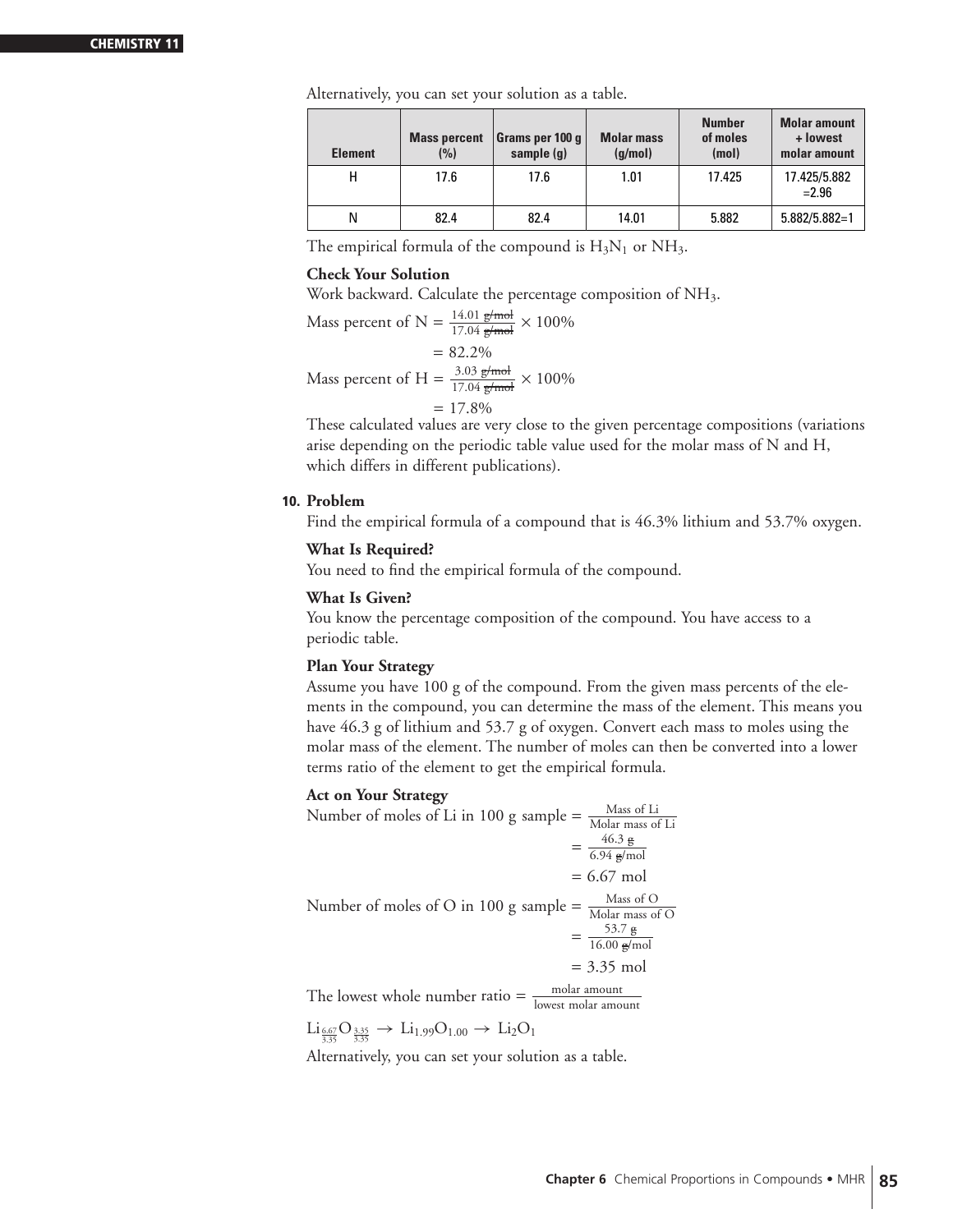#### **CHEMISTRY**

| <b>Element</b> | <b>Mass percent</b><br>(%) | Grams per 100 $q$<br>sample (q) | <b>Molar mass</b><br>(q/mol) | <b>Number of</b><br>moles<br>(mol) | Molar amount +<br>lowest molar<br>amount |
|----------------|----------------------------|---------------------------------|------------------------------|------------------------------------|------------------------------------------|
|                | 46.3                       | 46.3                            | 6.94                         | 6.67                               | $6.67/3.35=1.99$                         |
|                | 53.7                       | 53.7                            | 16.00                        | 3.35                               | $3.35/3.35=1$                            |

The empirical formula of the compound is  $Li<sub>2</sub>O<sub>1</sub>$  or  $Li<sub>2</sub>O$ .

# **Check Your Solution**

Work backward. Calculate the percentage composition of Li<sub>2</sub>O.

Mass percent of Li = 
$$
\frac{13.88 \text{ g/mol}}{29.88 \text{ g/mol}} \times 100\%
$$
  
= 46.45%

Mass percent of O =  $\frac{16.00 \text{ g/mol}}{29.88 \text{ g/mol}} \times 100\%$ 

 $= 53.55\%$ 

These calculated values are very close to the given percentage compositions (variations arise depending on the periodic table value used for the molar mass of Li and O, which differs in different publications).

# **11. Problem**

What is the empirical formula of a compound that is 15.9% boron and 84.1% fluorine.

# **What Is Required?**

You need to find the empirical formula of the compound.

# **What Is Given?**

You know the percentage composition of the compound. You have access to a periodic table.

# **Plan Your Strategy**

Assume you have 100 g of the compound. From the given mass percents of the elements in the compound, you can determine the mass of the element. This means you have 15.9 g of boron and 84.1 g of fluorine. Convert each mass to moles using the molar mass of the element. The number of moles can then be converted into a lower terms ratio of the element to get the empirical formula.

#### **Act on Your Strategy**

Number of moles of B in 100 g sample  $=$   $\frac{\text{Mass of B}}{\text{Molar mass of B}}$  $=\frac{15.9 \text{ g}}{10.81 \text{ g/mol}}$  $= 1.47$  mol Number of moles of F in 100 g sample  $=$   $\frac{\text{Mass of F}}{\text{Molar mass of F}}$  $=\frac{84.1 \text{ g}}{19.00 \text{ g/mol}}$  $= 4.43$  mol

The lowest whole number ratio  $=$   $\frac{\text{molar amount}}{\text{lowest molar amount}}$  $B_{\frac{1.47}{1.47}}F_{\frac{4.43}{1.47}} \rightarrow B_{1.00}F_{3.01} \rightarrow BF_{3}$ 

Alternatively, you can set your solution as a table.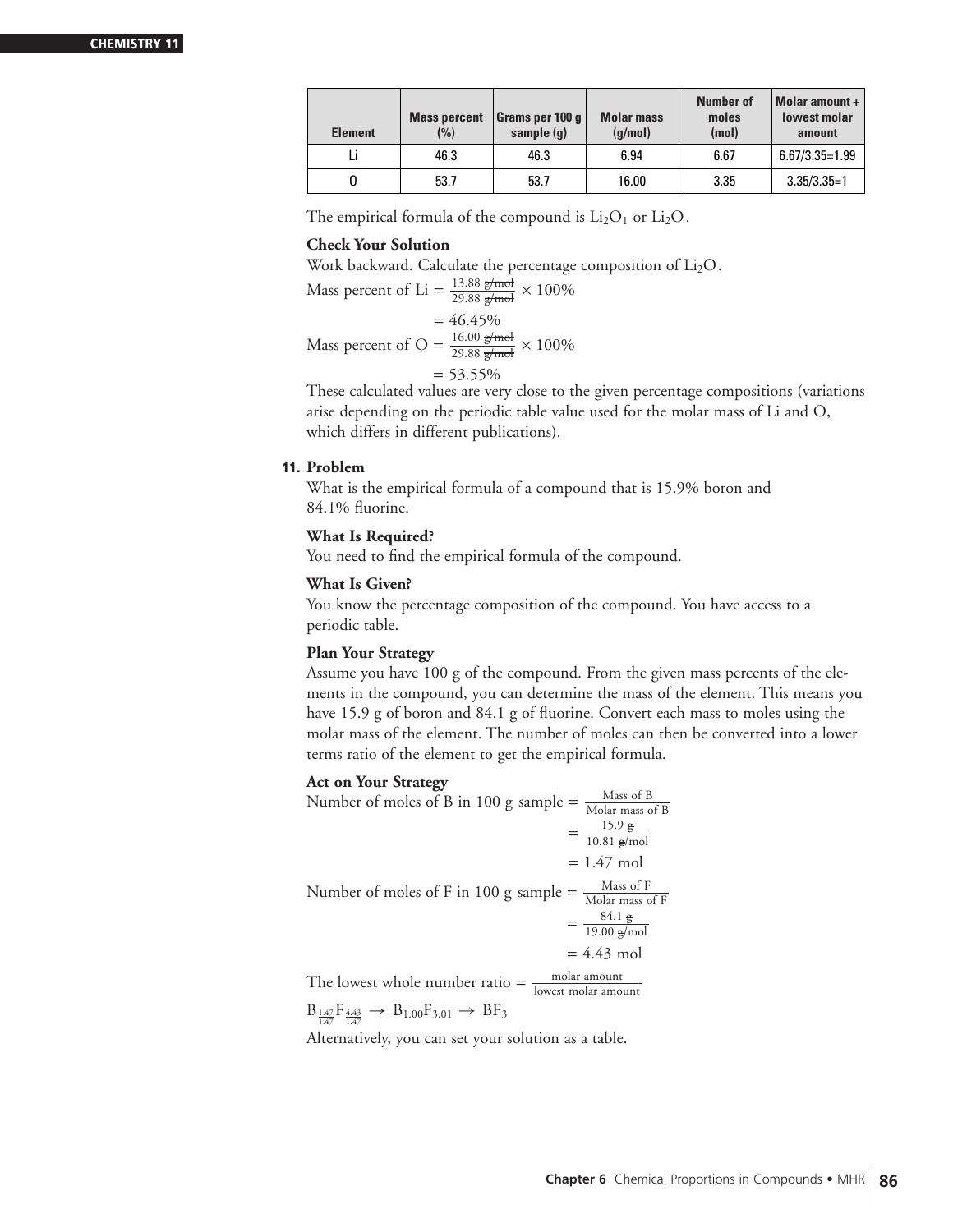| <b>Element</b> | <b>Mass percent</b><br>(%) | Grams per 100 g<br>sample (q) | <b>Molar mass</b><br>(q/mol) | <b>Number of</b><br>moles<br>(mol) | Molar amount $+$<br>lowest molar<br>amount |
|----------------|----------------------------|-------------------------------|------------------------------|------------------------------------|--------------------------------------------|
| в              | 15.9                       | 15.9                          | 10.81                        | 1.47                               | $1.47/1.47=1$                              |
|                | 84.1                       | 84.1                          | 19.00                        | 4.43                               | $4.43/1.47 = 3.01$                         |

The empirical formula of the compound is  $BF_3$ .

#### **Check Your Solution**

Work backward. Calculate the percentage composition of  $BF_3$ .

Mass percent of B = 
$$
\frac{10.81 \text{ g/mol}}{67.81 \text{ g/mol}} \times 100\%
$$

$$
= 15.9\%
$$
  
Mass percent of F =  $\frac{57.00 \text{ g/mol}}{67.81 \text{ g/mol}} \times 100\%$ 

$$
= 84.1\%
$$

These calculated values are the same as the given percentage compositions.

# **12. Problem**

Determine the empirical formula of a compound made up of 52.51% chlorine and 47.48% sulfur.

# **What Is Required?**

You need to find the empirical formula of the compound.

# **What Is Given?**

You know the percentage composition of the compound. You have access to a periodic table.

# **Plan Your Strategy**

Assume you have 100 g of the compound. From the given mass percents of the elements in the compound, you can determine the mass of the element. This means you have 52.51 g of chlorine and 47.48 g of sulfur. Convert each mass to moles using the molar mass of the element. The number of moles can then be converted into a lower terms ratio of the element to get the empirical formula.

# **Act on Your Strategy**

Number of moles of Cl in 100 g sample  $=$   $\frac{\text{Mass of Cl}}{\text{Molar mass of Cl}}$  $=\frac{52.51 \text{ g}}{35.45 \text{ g/mol}}$  $= 1.48$  mol Number of moles of S in 100 g sample  $=\frac{Mass of S}{Molar mass}$ Molar mass of S  $=\frac{47.48 \text{ g}}{32.07 \text{ g/mol}}$  $= 1.48$  mol The lowest whole number ratio  $=$   $\frac{\text{molar amount}}{\text{lowest molar amount}}$ 

 $\text{Cl}_{\frac{1.48}{1.48}}\text{S}_{\frac{1.48}{1.48}} \rightarrow \text{Cl}_{1.00}\text{S}_{1.00} \rightarrow \text{CIS}$ 

Alternatively, you can set your solution as a table.

| <b>Element</b> | <b>Mass percent</b><br>(%) | Grams per 100 q<br>sample (q) | <b>Molar mass</b><br>(q/mol) | <b>Number of</b><br>moles<br>(mol) | <b>Molar amount +</b><br><b>lowest molar</b><br>amount |
|----------------|----------------------------|-------------------------------|------------------------------|------------------------------------|--------------------------------------------------------|
| СI             | 52.51                      | 52.51                         | 35.45                        | 1.48                               | $1.48/1.48=1$                                          |
| S              | 47.48                      | 47.48                         | 32.07                        | 1.48                               | $1.48/1.48=1$                                          |

The empirical formula of the compound is ClS.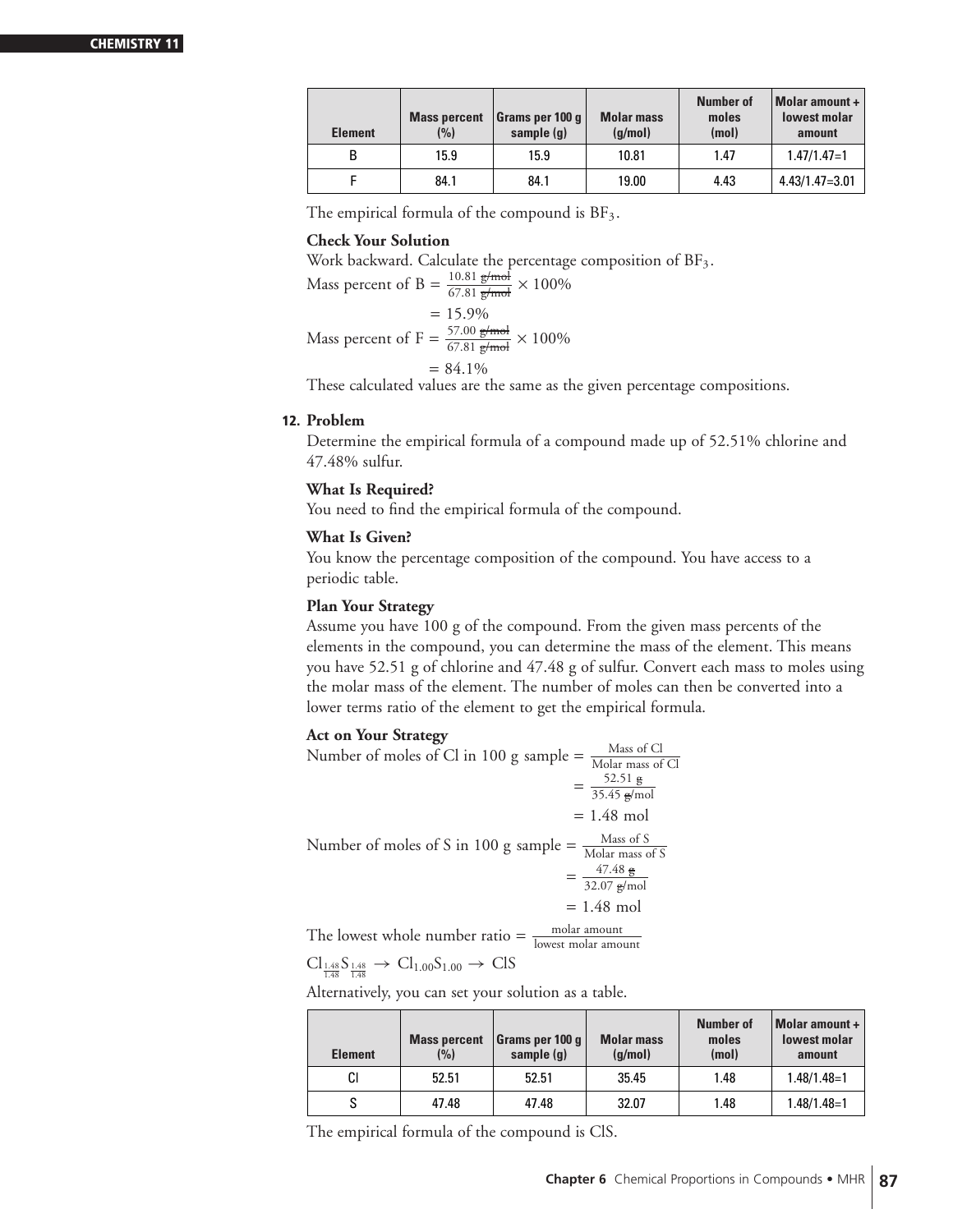# **Check Your Solution**

Work backward. Calculate the percentage composition of ClS.

Mass percent of Cl =  $\frac{35.45 \text{ g/mol}}{67.52 \text{ g/mol}} \times 100\%$  $= 52.5%$ Mass percent of S =  $\frac{32.07 \text{ g/mol}}{67.52 \text{ g/mol}} \times 100\%$  $= 47.5%$ 

These calculated values are the same as the given percentage compositions.

# **Solutions for Practice Problems**

**Student Textbook page 211**

# **13. Problem**

An oxide of chromium is made up of 68.4% chromium and 31.6% oxygen. What is the empirical formula of this oxide?

#### **What Is Required?**

You need to find the empirical formula of this oxide of chromium.

#### **What Is Given?**

You know the percentage composition of the compound. You have access to a periodic table.

#### **Plan Your Strategy**

Assume you have 100 g of the compound. Convert the mass percents of the elements to mass, then to the number of moles. Then find the lowest whole number ratio.

#### **Act on Your Strategy**

| <b>Element</b> | <b>Mass percent</b><br>(%) | Grams per 100 q<br>sample (q) | <b>Molar mass</b><br>(q/mol) | Number of<br>moles<br>(mol) | Molar amount +<br><b>lowest molar</b><br>amount |
|----------------|----------------------------|-------------------------------|------------------------------|-----------------------------|-------------------------------------------------|
| Сr             | 68.4                       | 68.4                          | 52.00                        | 1.315                       | 1.00                                            |
|                | 31.6                       | 31.6                          | 16.00                        | 1.975                       | 1.50                                            |

You now have the empirical formula  $Cr_1O_{1.50}$ . Convert the subscript 1.50 (3/2) to a whole number.  $Cr_{1\times2}O_{1.5\times2} = Cr_2O_3$ .

The empirical formula of the compound is  $Cr<sub>2</sub>O<sub>3</sub>$ .

# **Check Your Solution**

Work backward. Calculate the percentage composition of  $Cr_2O_3$ .

Mass percent of Cr = 
$$
\frac{104.00 \text{ g/mol}}{152.00 \text{ g/mol}} \times 100\%
$$
  
= 68.4%  
Mass percent of O = 
$$
\frac{48.00 \text{ g/mol}}{152.00 \text{ g/mol}} \times 100\%
$$

$$
ext{of } O = \frac{6}{152.00 \text{ g/mol}} \times
$$

$$
= 31.6\%
$$

These calculated values are the same as the given percentage compositions.

# **14. Problem**

Phosphorus reacts with oxygen to give a compound that is 43.7% phosphorus and 56.4% oxygen. What is the empirical formula of the compound?

# **What Is Required?**

You need to find the empirical formula of this compound.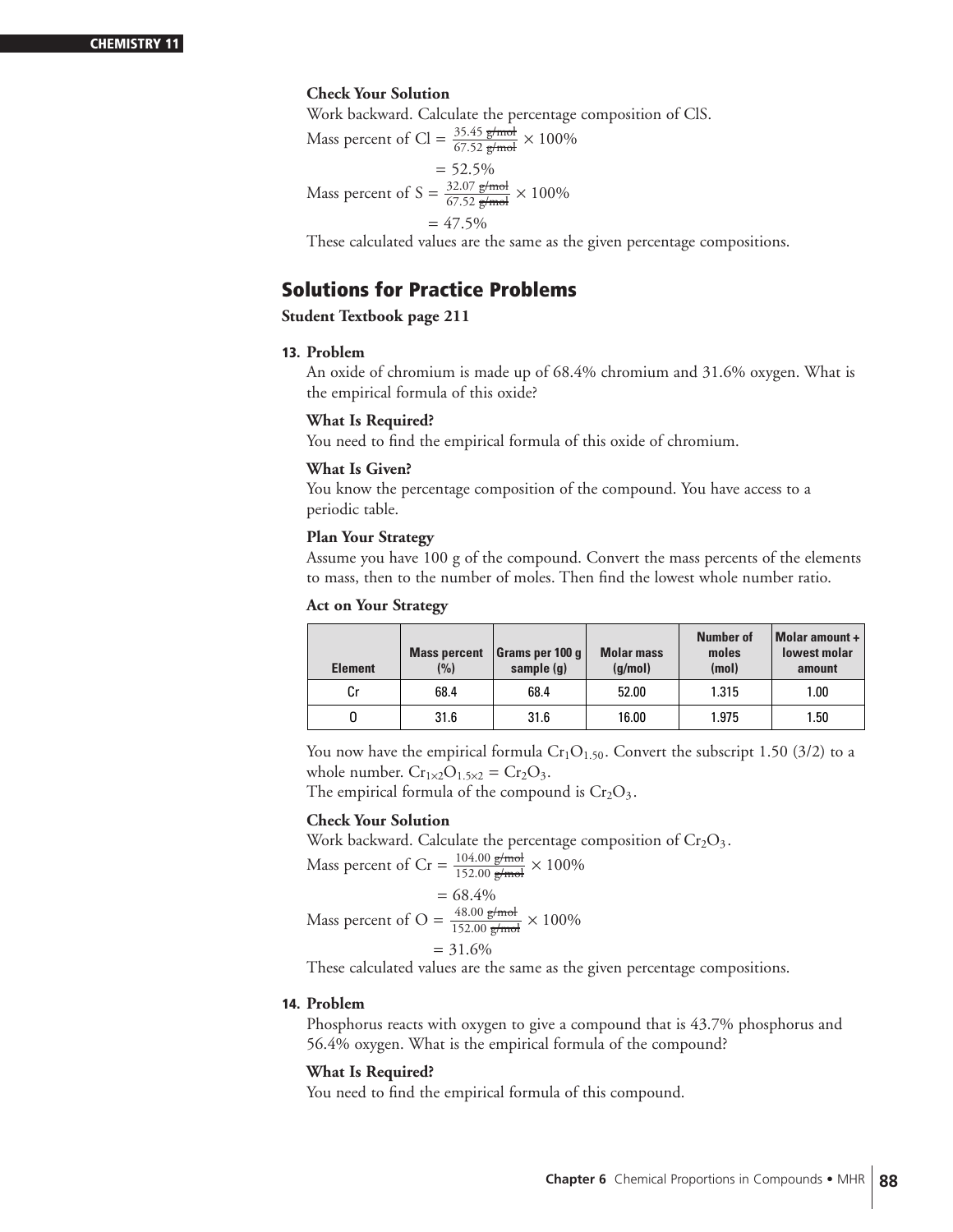# **What Is Given?**

You know the percentage composition of the compound. You have access to a periodic table.

#### **Plan Your Strategy**

Assume you have 100 g of the compound. Convert the mass percents of the elements to mass, then to the number of moles. Then find the lowest whole number ratio.

# **Act on Your Strategy**

| <b>Element</b> | <b>Mass percent</b><br>(%) | $ $ Grams per 100 q $ $<br>sample (g) | <b>Molar mass</b><br>(q/mol) | <b>Number of</b><br>moles<br>(mol) | Molar amount +<br><b>lowest molar</b><br>amount |
|----------------|----------------------------|---------------------------------------|------------------------------|------------------------------------|-------------------------------------------------|
| P              | 43.7                       | 43.7                                  | 30.97                        | 1.411                              | 1.000                                           |
|                | 56.4                       | 56.4                                  | 16.00                        | 3.525                              | 2.498                                           |

You now have the empirical formula  $P_1O_{2.498}$ . Convert the subscript 2.498 (5/2) to a whole number.  $P_{1\times 2}O_{2.498\times 2} = P_2O_5$ .

The empirical formula of the compound is  $P_2O_5$ .

# **Check Your Solution**

Work backward. Calculate the percentage composition of  $P_2O_5$ .

Mass percent of P = 
$$
\frac{61.94 \text{ g/mol}}{141.8 \text{ g/mol}} \times 100\%
$$

$$
=43.7\%
$$

Mass percent of O = 
$$
\frac{80.00 \text{ g/mol}}{141.8 \text{ g/mol}} \times 100\%
$$

$$
= 56.4\%
$$

These calculated values are the same as the given percentage compositions.

# **15. Problem**

An inorganic salt is composed of 17.6% sodium, 39.7% chromium, and 42.8% oxygen. What is the empirical formula of this salt?

# **What Is Required?**

You need to find the empirical formula of this inorganic salt.

#### **What Is Given?**

You know the percentage composition of the compound. You have access to a periodic table.

# **Plan Your Strategy**

Assume you have 100 g of the compound. Convert the mass percents of the elements to mass, then to the number of moles. Then find the lowest whole number ratio.

#### **Act on Your Strategy**

| <b>Element</b> | <b>Mass percent</b><br>(%) | Grams per 100 g $ $<br>sample (g) | <b>Molar mass</b><br>(q/mol) | Number of<br>moles<br>(mol) | Molar amount +<br><b>lowest molar</b><br>amount |
|----------------|----------------------------|-----------------------------------|------------------------------|-----------------------------|-------------------------------------------------|
| Na             | 17.6                       | 17.6                              | 22.99                        | 0.765                       | 1.002                                           |
| Сr             | 39.7                       | 39.7                              | 52.00                        | 0.763                       | 1.000                                           |
|                | 42.8                       | 42.8                              | 16.00                        | 2.675                       | 3.505                                           |

You now have the empirical formula  $Na<sub>1.002</sub>Cr<sub>1.000</sub>O<sub>3.505</sub>$ . Convert the subscript 3.505 (7/2) to a whole number.  $Na_{1.002\times2}Cr_{1.000\times2}O_{3.505\times2} = Na_2Cr_2O_7$ . The empirical formula of the compound is  $Na<sub>2</sub>Cr<sub>2</sub>O<sub>7</sub>$ .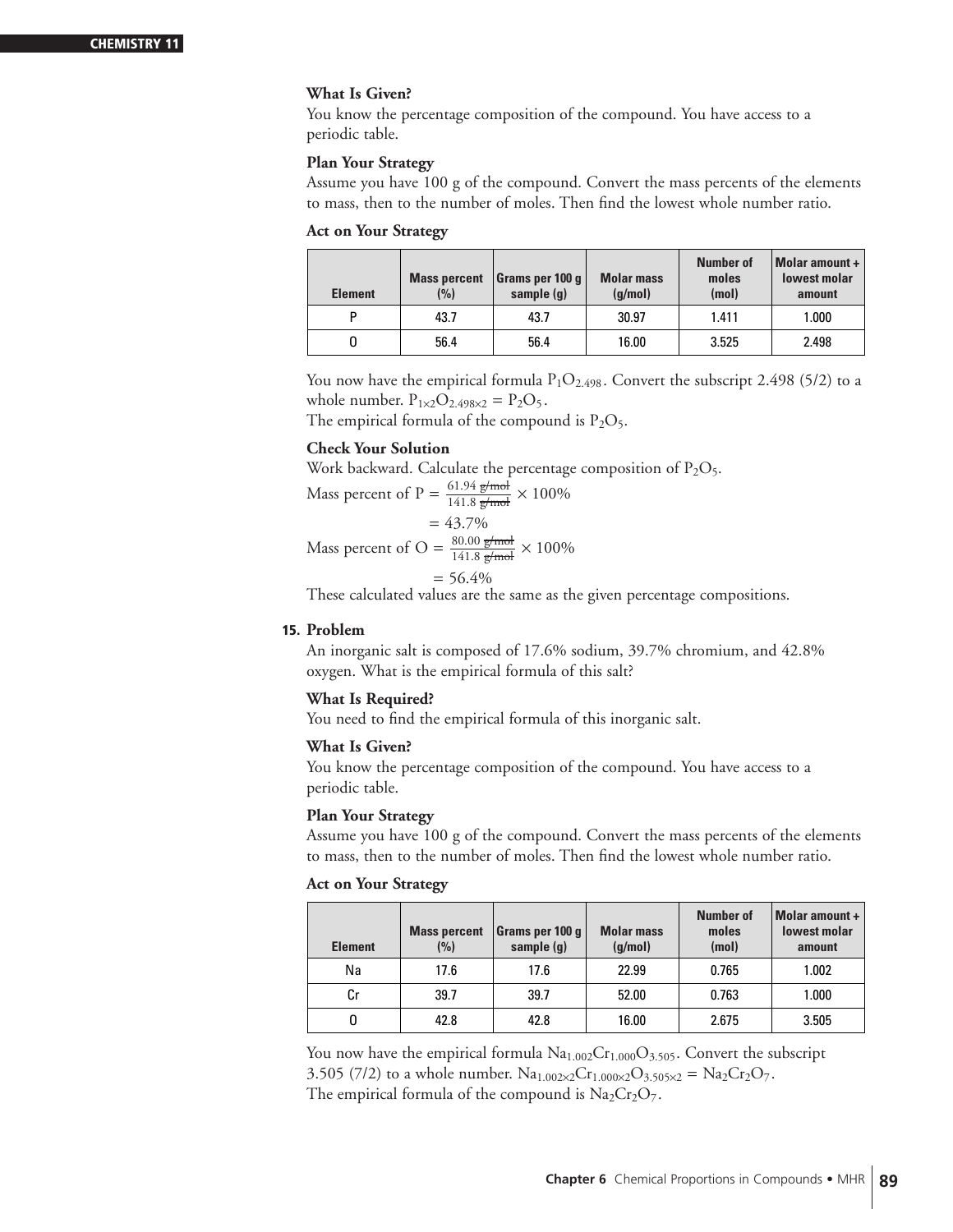# **Check Your Solution**

Work backward. Calculate the percentage composition of  $Na<sub>2</sub>Cr<sub>2</sub>O<sub>7</sub>$ .

Mass percent of Na = 
$$
\frac{45.98 \text{ g/mol}}{261.98 \text{ g/mol}} \times 100\%
$$
  
\n= 17.6%  
\nMass percent of Cr =  $\frac{104.00 \text{ g/mol}}{261.98 \text{ g/mol}} \times 100\%$   
\n= 39.7%  
\nMass percent of O =  $\frac{112.00 \text{ g/mol}}{261.98 \text{ g/mol}} \times 100\%$   
\n= 42.8%

These calculated values are the same as the given percentage compositions.

# **16. Problem**

Compound X contains 69.9% carbon, 6.86% hydrogen, and 23.3% oxygen. Determine the empirical formula of compound X.

#### **What Is Required?**

You need to find the empirical formula of compound X.

#### **What Is Given?**

You know the percentage composition of the compound. You have access to a periodic table.

#### **Plan Your Strategy**

Assume you have 100 g of the compound. Convert the mass percents of the elements to mass, then to the number of moles. Then find the lowest whole number ratio.

#### **Act on Your Strategy**

| <b>Element</b> | <b>Mass percent</b><br>(%) | Grams per 100 q  <br>sample $(q)$ | <b>Molar mass</b><br>(g/mol) | <b>Number of</b><br>moles<br>(mol) | Molar amount $+$<br><b>lowest molar</b><br>amount |
|----------------|----------------------------|-----------------------------------|------------------------------|------------------------------------|---------------------------------------------------|
| C              | 69.9                       | 69.9                              | 12.01                        | 5.820                              | 3.99                                              |
| н              | 6.86                       | 6.86                              | 1.01                         | 6.792                              | 4.665                                             |
|                | 23.3                       | 23.3                              | 16.00                        | 1.456                              | 1.000                                             |

You now have the empirical formula  $C_{3.99}H_{4.664}O_{1.000}$ . Convert the subscripts 3.99 (12/3) and 4.665 (14/3) to whole numbers.  $C_{3.99\times3}H_{4.665\times3}O_{1.000\times3} = C_{12}H_{14}O_3$ . The empirical formula of the compound is  $C_{12}H_{14}O_3$ .

# **Check Your Solution**

Work backward. Calculate the percentage composition of  $\rm{C_{12}H_{14}O_3}.$ Mass percent of C =  $\frac{144.12 \text{ g/mol}}{206.26 \text{ g/mol}} \times 100\%$ 

$$
= 69.9\%
$$

Mass percent of H =  $\frac{14.4 \text{ g/mol}}{206.26 \text{ g/mol}} \times 100\%$ 

$$
= 6.86\%
$$

Mass percent of O = 
$$
\frac{48.00 \text{ g/mol}}{206.26 \text{ g/mol}} \times 100\%
$$

$$
= 23.3\%
$$

These calculated values are the same as the given percentage compositions.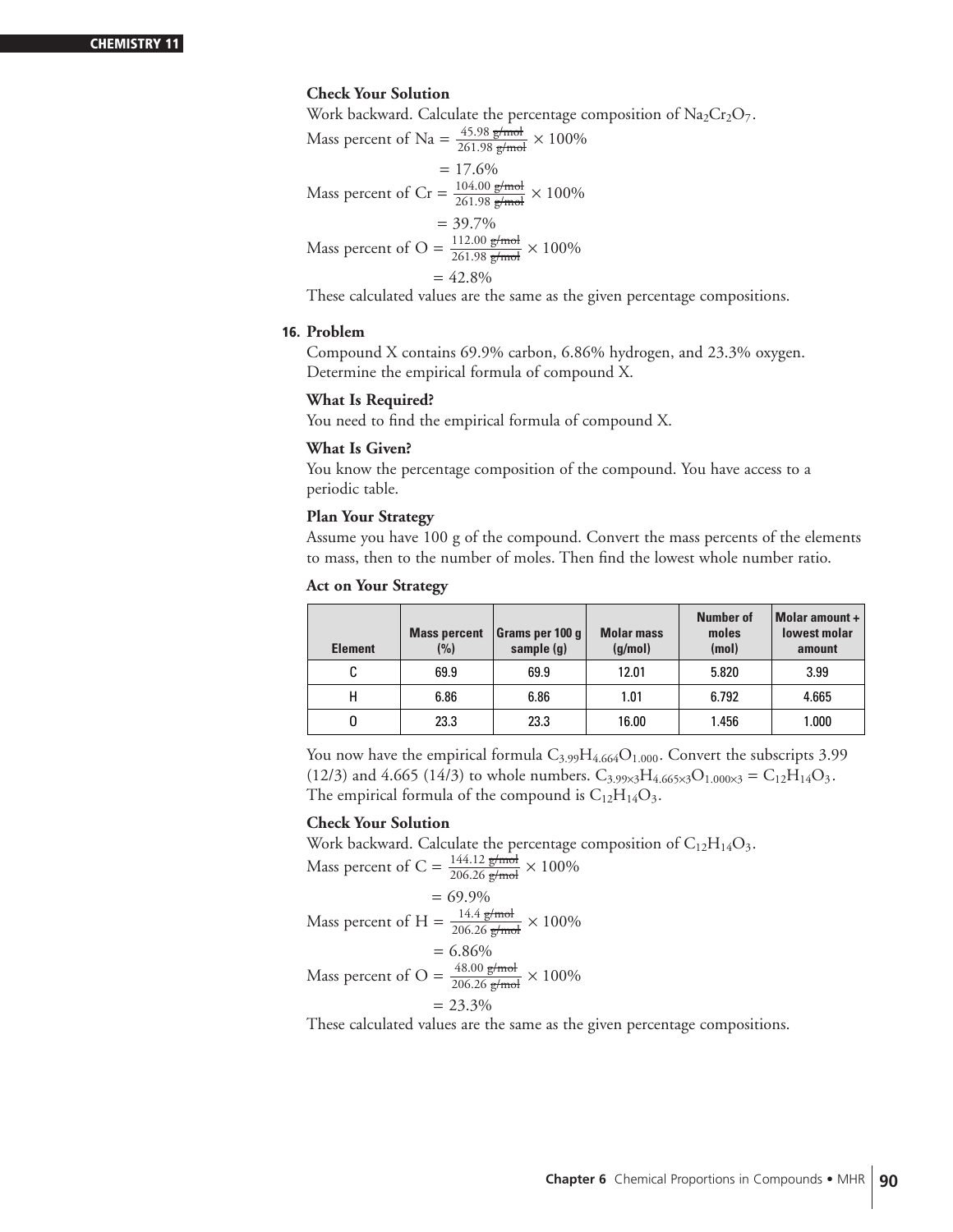# **Solutions for Practice Problems**

# **Student Textbook page 218**

# **17. Problem**

The empirical formula of butane, the fuel used in disposable lighters, is  $C_2H_5$ . In an experiment, the molar mass of butane was determined to be 58 g/mol. What is the molecular formula of butane?

# **What Is Required?**

You need to find the molecular formula of butane.

# **What Is Given?**

You know the empirical formula and the molar mass of butane.

# **Plan Your Strategy**

Divide the molar mass of butane by the "molar mass" of the empirical formula. The answer you get is the factor by which you multiply the empirical formula.

# **Act on Your Strategy**

The "molar mass" of the empirical formula  $C_2H_5$ , determined using the periodic table, is

$$
2(12.01 \text{ g/mol}) + 5(1.01 \text{ g/mol}) = 29.07 \text{ g/mol}
$$

The molar mass of butane is  $= 58$  g/mol.

$$
\frac{58 \text{ g/mol}}{29.07 \text{ g/mol}} = 2
$$

Molecular formula subscripts  $= 2 \times$  Empirical formula subscripts

$$
= C_{2\times 2}H_{5\times 2}
$$

$$
= C_4H_{10}
$$

Therefore, the molecular formula of butane is  $C_4H_{10}$ .

# **Check Your Solution**

Work backward by calculating the molar mass of  $C_4H_{10}$ .

 $(4 \times 12.01 \text{ g/mol}) + (10 \times 1.01 \text{ g/mol}) = 58 \text{ g/mol}$ 

The calculated molar mass matches the molar mass that is given in the problem. The answer is reasonable.

# **18. Problem**

Oxalic acid has the empirical formula  $CHO<sub>2</sub>$ . Its molar mass is 90 g/mol. What is the molecular formula of oxalic acid?

# **What Is Required?**

You need to find the molecular formula of oxalic acid.

# **What Is Given?**

You know the empirical formula and the molar mass of oxalic acid.

# **Plan Your Strategy**

Divide the molar mass of oxalic acid by the "molar mass" of the empirical formula. The answer you get is the factor by which you multiply the empirical formula.

# **Act on Your Strategy**

The "molar mass" of the empirical formula  $CHO<sub>2</sub>$ , determined using the periodic table, is

 $12.01$  g/mol + 1.01 g/mol + 2(16.00 g/mol) = 45.02 g/mol The molar mass of oxalic acid is  $= 90$  g/mol.

$$
\frac{90 \text{ g/mol}}{45.02 \text{ g/mol}} = 2
$$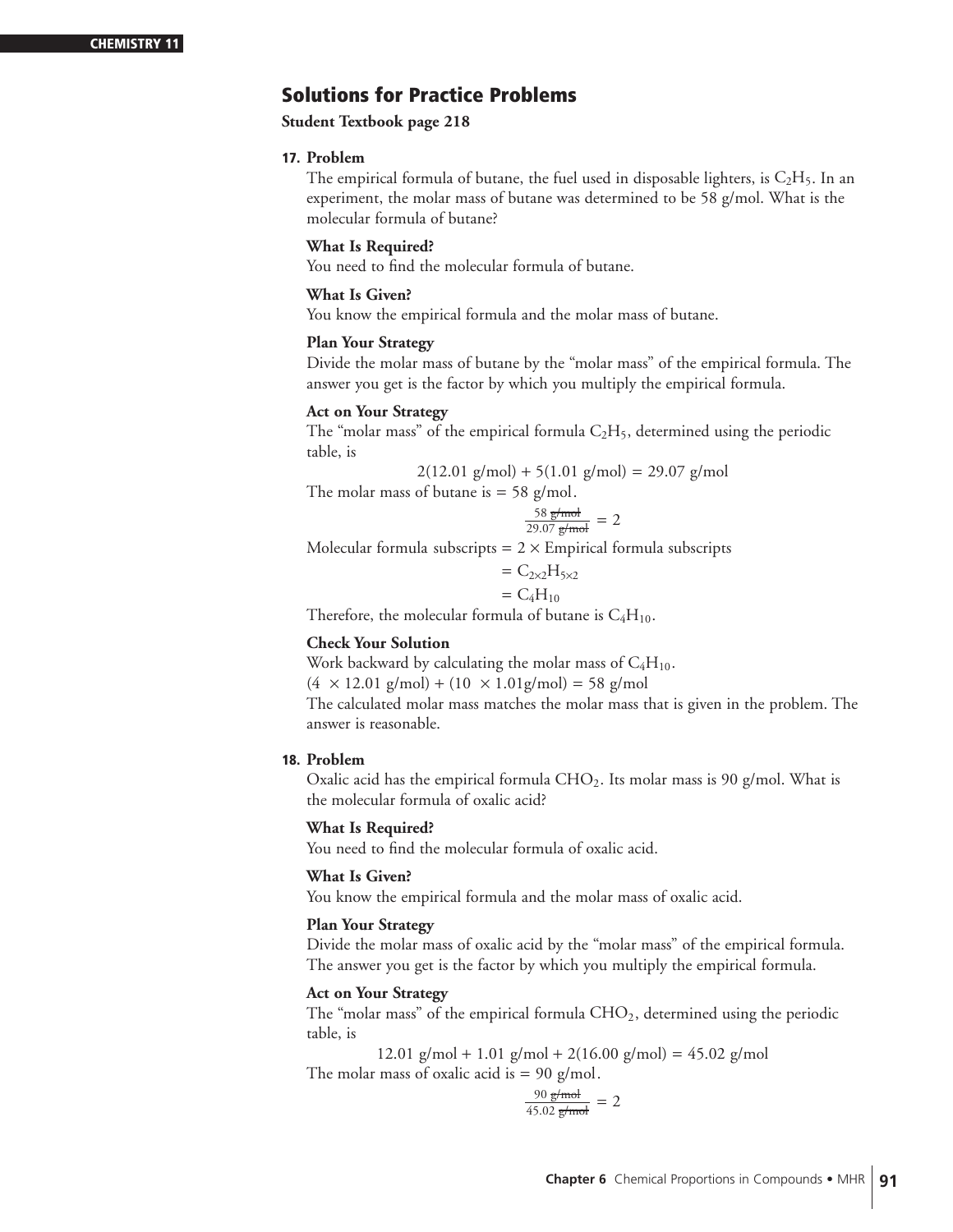Molecular formula subscripts  $= 2 \times$  Empirical formula subscripts

$$
= C_{1\times 2}H_{1\times 2}O_{2\times 2}
$$
  
= C<sub>2</sub>H<sub>2</sub>O<sub>4</sub>

Therefore, the molecular formula of butane is  $C_2H_2O_4$ .

# **Check Your Solution**

Work backward by calculating the molar mass of  $C_2H_2O_4$ .  $(2 \times 12.01 \text{ g/mol}) + (2 \times 1.01 \text{ g/mol}) + (4 \times 16.00 \text{ g/mol}) = 90 \text{ g/mol}$ The calculated molar mass matches the molar mass that is given in the problem. The answer is reasonable.

# **19. Problem**

The empirical formula of codeine is  $C_{18}H_{21}NO_3$ . If the molar mass of codeine is 299 g/mol, what is its molecular formula?

# **What Is Required?**

You need to find the molecular formula of codeine.

# **What Is Given?**

You know the empirical formula and the molar mass of codeine.

#### **Plan Your Strategy**

Divide the molar mass of codeine by the "molar mass" of the empirical formula. The answer you get is the factor by which you multiply the empirical formula.

# **Act on Your Strategy**

The "molar mass" of the empirical formula  $C_{18}H_{21}NO_3$ , determined using the periodic table, is

 $18(12.01 \text{ g/mol}) + 21(1.01 \text{ g/mol}) + 14.01 \text{ g/mol} + 3(16.00 \text{ g/mol}) = 299.4 \text{ g/mol}.$ The molar mass of the codeine is the same as that of its empirical formula. Therefore, the molecular formula is the same as its empirical formula:  $C_{18}H_{21}NO_3$ .

# **Check Your Solution**

The calculated molar masses are the same, so the formula should be the same. The answer is reasonable.

# **20. Problem**

A compound's molar mass is 240.28 g/mol. Its percentage composition is 75.0% carbon, 5.05% hydrogen, and 20.0% oxygen. What is the compound's molecular formula?

# **What Is Required?**

You need to find the molecular formula of the unknown compound.

# **What Is Given?**

You know the mass percent of the elements in the compound. You also know the molar mass of the compound.

#### **Plan Your Strategy**

- **(a)** First determine the empirical formula. Assume you have 100 g of the compound. Convert the mass percents of the elements to mass, then to the number of moles. Then find the lowest whole number ratio.
- **(b)** To determine the molecular formula, divide the molar mass of oxalic acid by the "molar mass" of the empirical formula. The answer you get is the factor by which you multiply the empirical formula.

# **Act on Your Strategy**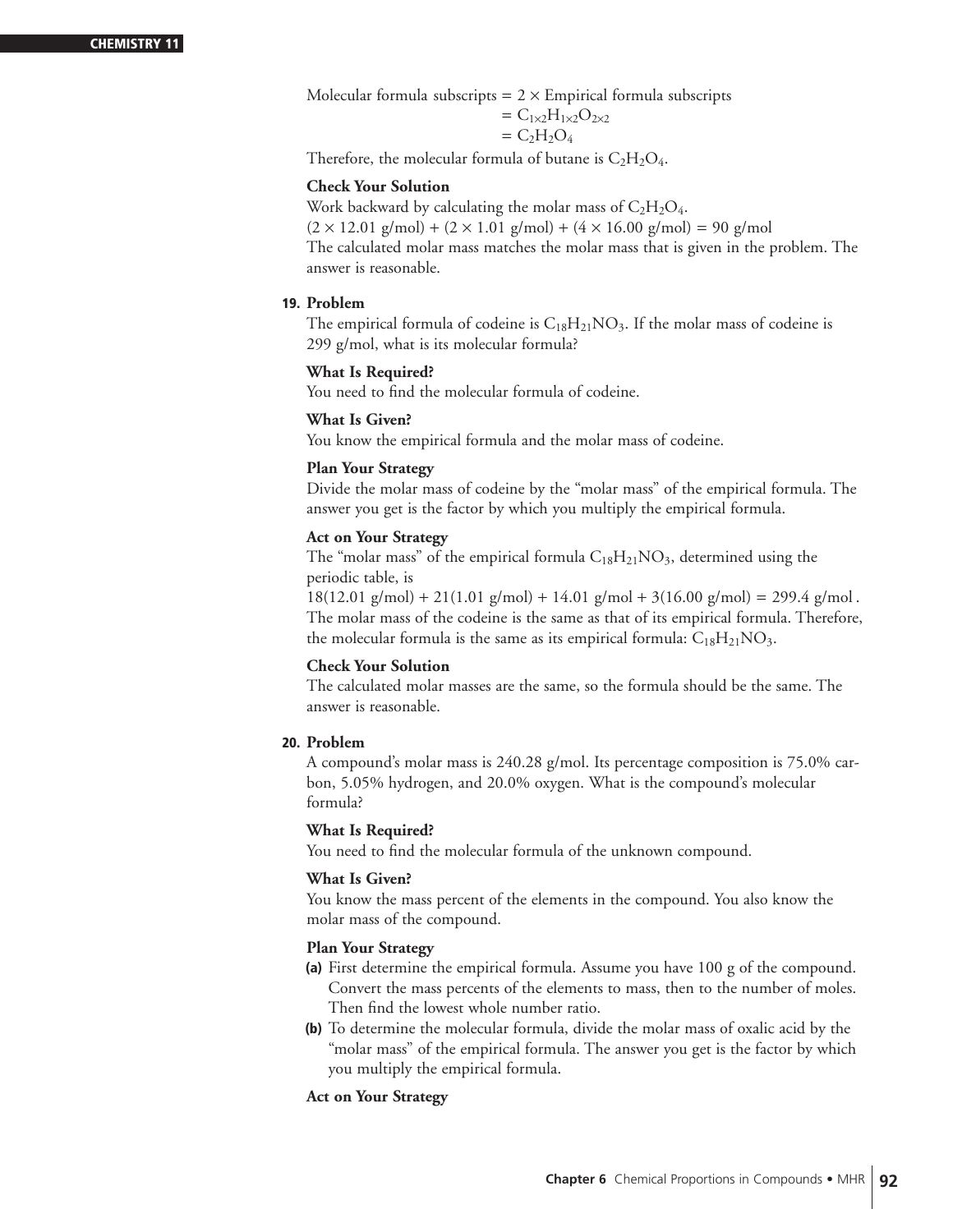#### **CHEMISTRY 1**

#### **(a)** Consider a 100 g sample:

| <b>Element</b> | Grams per 100 g<br>sample (g) | <b>Molar mass</b><br>(q/mol) | Number of<br>moles<br>(mol) | Molar amount +<br><b>lowest molar</b><br>amount |
|----------------|-------------------------------|------------------------------|-----------------------------|-------------------------------------------------|
|                | 75.0                          | 12.01                        | $75.0 / 12.01 = 6.25$       |                                                 |
| н              | 5.05                          | 1.01                         | $5.05 / 1.01 = 5.00$        |                                                 |
|                | 20.0                          | 16.00                        | $20.0 / 16.01 = 1.25$       |                                                 |

The empirical formula of the compound is  $C_5H_4O$ .

**(b)** The "molar mass" of the empirical formula  $C_5H_4O$ , determined using the periodic table, is

 $5(12.01 \text{ g/mol}) + 4(1.01 \text{ g/mol}) + 16.00 \text{ g/mol} = 80.1 \text{ g/mol}$ 

The molar mass of the compound is  $= 240.28$  g/mol.

$$
\frac{240.28 \text{ g/mol}}{80.1 \text{ g/mol}} = 3.0
$$

Molecular formula subscripts =  $3 \times$  Empirical formula subscripts

$$
= C_{5\times 3}H_{4\times 3}O_{1\times 3}
$$
  
= C<sub>15</sub>H<sub>12</sub>O<sub>3</sub>

Therefore, the molecular formula of this unknown compound is  $C_{15}H_{12}O_3$ .

# **Check Your Solution**

Work backward by calculating the molar mass of  $C_{15}H_{12}O_3$ .  $(15 \times 12.01 \text{ g/mol}) + (12 \times 1.01 \text{ g/mol}) + (3 \times 16.00 \text{ g/mol}) = 240.27 \text{ g/mol}$ The calculated molar mass matches the molar mass that is given in the problem. The answer is reasonable.

# **Solutions for Practice Problems**

# **Student Textbook page 221**

# **21. Problem**

A 0.539 g sample of a compound that contained only carbon and hydrogen was subjected to combustion analysis. The combustion produced 1.64 g of carbon dioxide and 0.807 g of water. Calculate the percentage composition and the empirical formula of the sample.

# **What Is Required?**

**(a)** You need to find the mass percent of carbon and hydrogen in the sample. **(b)** You need to find the empirical formula of the compound.

# **What Is Given?**

You know the mass of the sample. You also know the masses of the water and the carbon dioxide in the combustion of the sample.

# **Plan Your Strategy**

**(a)** All the carbon was converted into the carbon dioxide, and all the hydrogen was converted into water. Therefore, the mass percent of C in the sample substrate is its mass in  $CO<sub>2</sub>$  divided by the mass of the sample substrate, multiplied by 100%. Similarly, the mass percent of H in the sample is its mass in water divided by the mass of the sample substrate, multiplied by 100%. You obtain this mass by dividing the total molar mass of the element (H or C) in the products ( $H_2O$  or  $CO_2$ ) by the molecular mass of the products, and multiplying by the given mass of the products.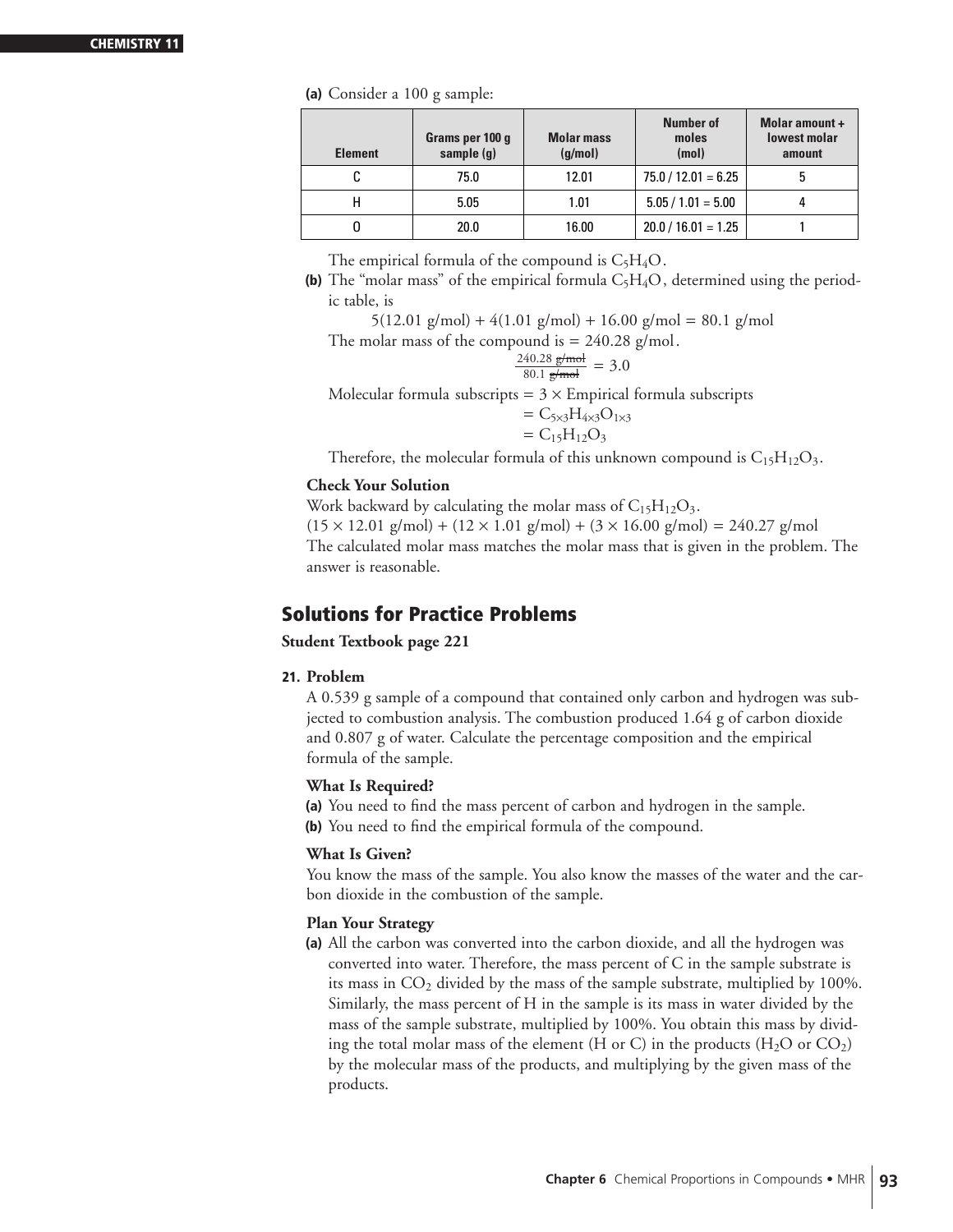**(b)** To determine the empirical formula of the substrate sample, convert the calculated masses of the C and H in (a) to the number of moles using the molar masses of C and H, respectively. Then find the lowest whole number ratio.

# **Act on Your Strategy**

**(a)** Mass of carbon in the carbon dioxide produced

$$
= \frac{12.01 \text{ g/mol}}{44.01 \text{ g/mol}} \times 1.64 \text{ g} = 0.44754 \text{ g}
$$

Mass percent of C in the sample =  $\frac{0.44754 \text{ g}}{0.538 \text{ g}} \times 100\% = 83.19\%$ Mass of hydrogen in the water produced =  $\frac{2.02 \text{ g/mol}}{18.02 \text{ g/mol}} \times 0.807 \text{ g} = 0.09046 \text{ g}$ 

Mass percent of H in sample =  $\frac{0.09046 \text{ g}}{0.538 \text{ g}} \times 100\% = 16.81\%$ 

Thus the percentage composition of the unknown sample is 83.19% C and 16.81% H.

**(b)** Moles of C in sample =  $\frac{0.44754 \text{ g}}{12.01 \text{ g/mol}}$  = 0.03726 mol

Moles of H in sample =  $\frac{0.09046 \text{ g}}{1.01 \text{ g/mol}}$  = 0.8956 mol

Empirical formula =  $C_{\frac{0.03726}{0.03726}}H_{\frac{0.08956}{0.03726}} = C_1H_{2.404}$ 

Convert the subscript 2.404  $(\frac{12}{5})$  to a whole number.  $C_{1\times 5}H_{2.404\times 5} = C_5H_{12}$ . Thus the empirical formula is  $C_5H_{12}$ .

# **Check Your Solution**

**(a)** The sum of the masses of carbon and hydrogen is

 $0.44754$  g + 0.09046 g = 0.538 g. This is close to the given mass of the sample. **(b)** Work backward. Calculate the percentage composition of  $C_5H_{12}$ .

Mass percent of C = 
$$
\frac{60.05 \text{ g/mol}}{72.17 \text{ g/mol}} \times 100\%
$$
  
= 83.21%  
Mass percent of H = 
$$
\frac{12.12 \text{ g/mol}}{72.17 \text{ g/mol}} \times 100\%
$$
  
= 16.79%

These mass percent values are close to the values calculated in part (a). Therefore your answers are reasonable.

# **22. Problem**

An 874 mg sample of cortisol was subjected to carbon-hydrogen combustion analysis. 2.23 g of carbon dioxide and 0.652 g of water were produced. The molar mass of cortisol was found to be 362 g/mol using a mass spectrometer. If cortisol contains carbon, hydrogen, and oxygen, determine its molecular formula.

# **What Is Required?**

You need to find the molecular formula of cortisol.

# **What Is Given?**

The mass of the sample cortisol is given, as well as the masses of the carbon dioxide and water produced. The molar mass of cortisol is also given.

# **Plan Your Strategy**

The empirical formula of cortisol must first be found in order to determine its molecular formula. Therefore, the number of moles of C, H, and O in cortisol has to be determined for the mole ratio. In a complete reaction, all the C would have been converted to  $CO_2$  and all the H to H<sub>2</sub>O. Therefore, the masses of C and H in the products are the same as that in the 874 mg sample of cortisol.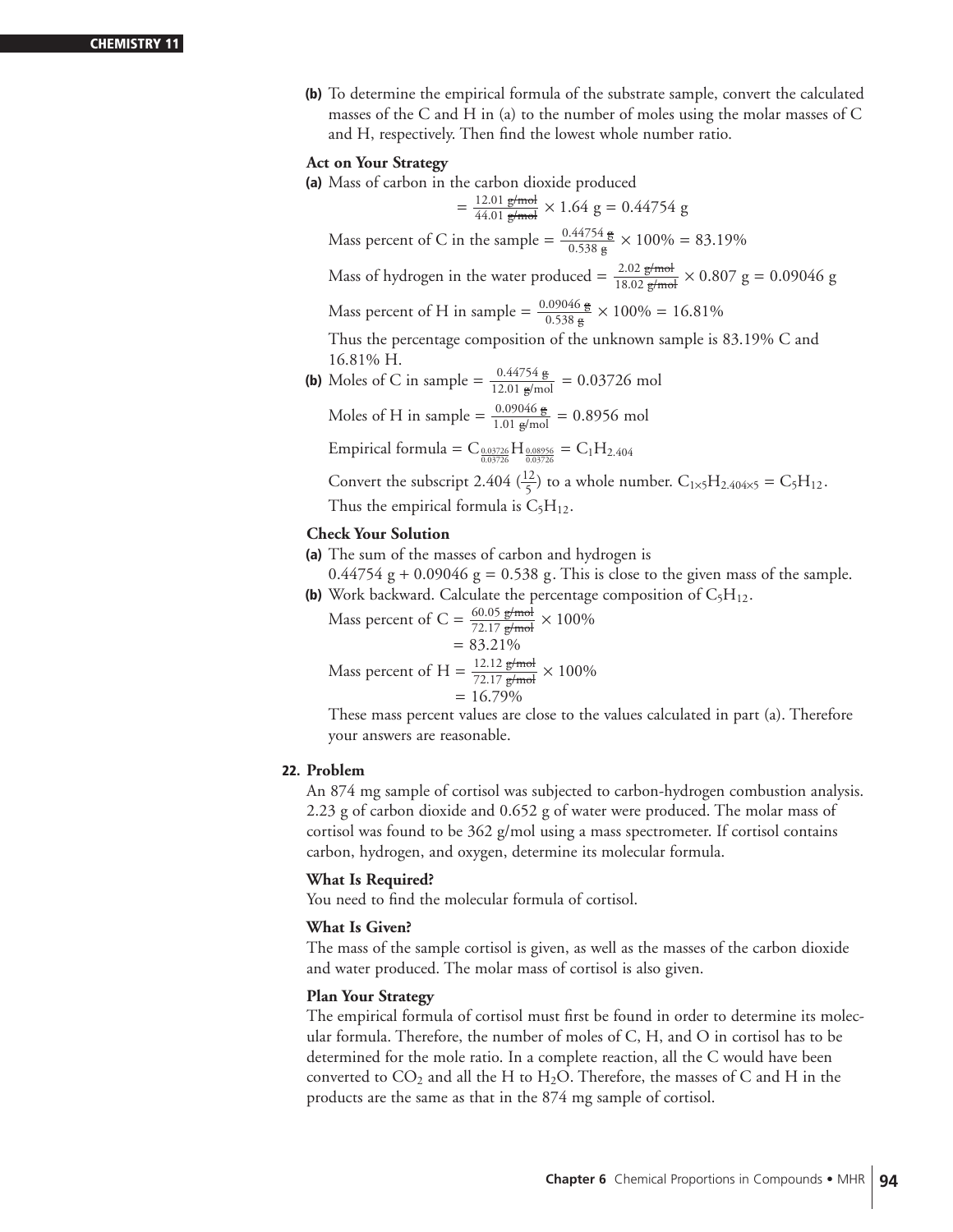- **(a)** You first obtain this mass by dividing the total molar mass of the element (H or C) in the products (H<sub>2</sub>O or CO<sub>2</sub>) by the molecular mass of the products, and multiplying by the given mass of the products.
- **(b)** By the Law of Conservation of Mass, the mass of the O in the sample of cortisol as the given mass of cortisol minus the sum of the calculated masses of C and H.
- **(c)** Finally, convert the masses of the C, H and O calculated in (a) and (b) to the number of moles using the molar masses of C, H, and O, respectively. Then find the lowest whole number ratio.

# **Act on Your Strategy**

(a) Mass of carbon in the CO<sub>2</sub> produced =  $\frac{12.01 \text{ g/mol}}{44.01 \text{ g/mol}} \times 2.23 \text{ g} = 0.60855 \text{ g}$ 

Mass of hydrogen in the H<sub>2</sub>O produced =  $\frac{2.02 \text{ g/mol}}{18.02 \text{ g/mol}} \times 0.652 \text{ g} = 0.07308 \text{ g}$ 

**(b)** Using the Law of Conservation of Mass, the O in the original compound

$$
= 0.874 g - (0.60855 g + 0.07308 g) = 0.19237 g
$$

**(c)** Moles of C in cortisol =  $\frac{0.60855 \text{ g}}{12.01 \text{ g/mol}}$  = 0.05067 mol Moles of H in cortisol =  $\frac{0.07308 \text{ g}}{1.01 \text{ g/mol}} = 0.07235 \text{ mol}$ Moles of O in cortisol =  $\frac{0.19237 \text{ g}}{16.00 \text{ g/mol}}$  = 0.01202 mol Empirical formula =  $C_{\frac{0.05067}{0.01202}}H_{\frac{0.07235}{0.01202}}O_{\frac{0.01202}{0.01202}} = C_{4.21}H_{6.02}O_{1.00}$ 

Convert the subscripts 4.21  $\left(\frac{21}{5}\right)$  and 6.02  $\left(\frac{30}{5}\right)$  to whole numbers.

 $C_{4.21\times5}H_{6.02\times5}O_{1\times5}=C_{21}H_{30}O_5$ 

The "molar mass" of this empirical formula is

 $= 21(12.01 \text{ g/mol}) + 30(1.01 \text{ g/mol}) + 5(16.00 \text{ g/mol}) = 362.51 \text{ g/mol}$ 

Since the given molar mass of cortisol was 362 g/mol, then the molecular formula is the same as the empirical formula,  $C_{21}H_{30}O_5$ .

# **Check Your Solution**

The calculated molar masses are the same, so the formula should be the same. The answer is reasonable.

# **Solutions for Practice Problems**

**Student Textbook page 225**

# **23. Problem**

What is the percent by mass of water in magnesium sulfite hexahydrate,  $MgSO_3 \bullet 6H_2O?$ 

# **What Is Required?**

You need to find the mass percent of water in the magnesium sulfite hexahydrate.

# **What Is Given?**

The molecular formula of the sample is  $MgSO_3 \bullet 6H_2O$ .

# **Plan Your Strategy**

Calculate the molar mass of the magnesium sulfite hexahydrate. Then calculate the total molar mass of the water portion of the substance. The mass percent is the molar mass of the water divided by the molar mass of the substance, multiplied by 100%.

# **Act on Your Strategy**

Molar mass of  $MgSO_3 \bullet 6H_2O$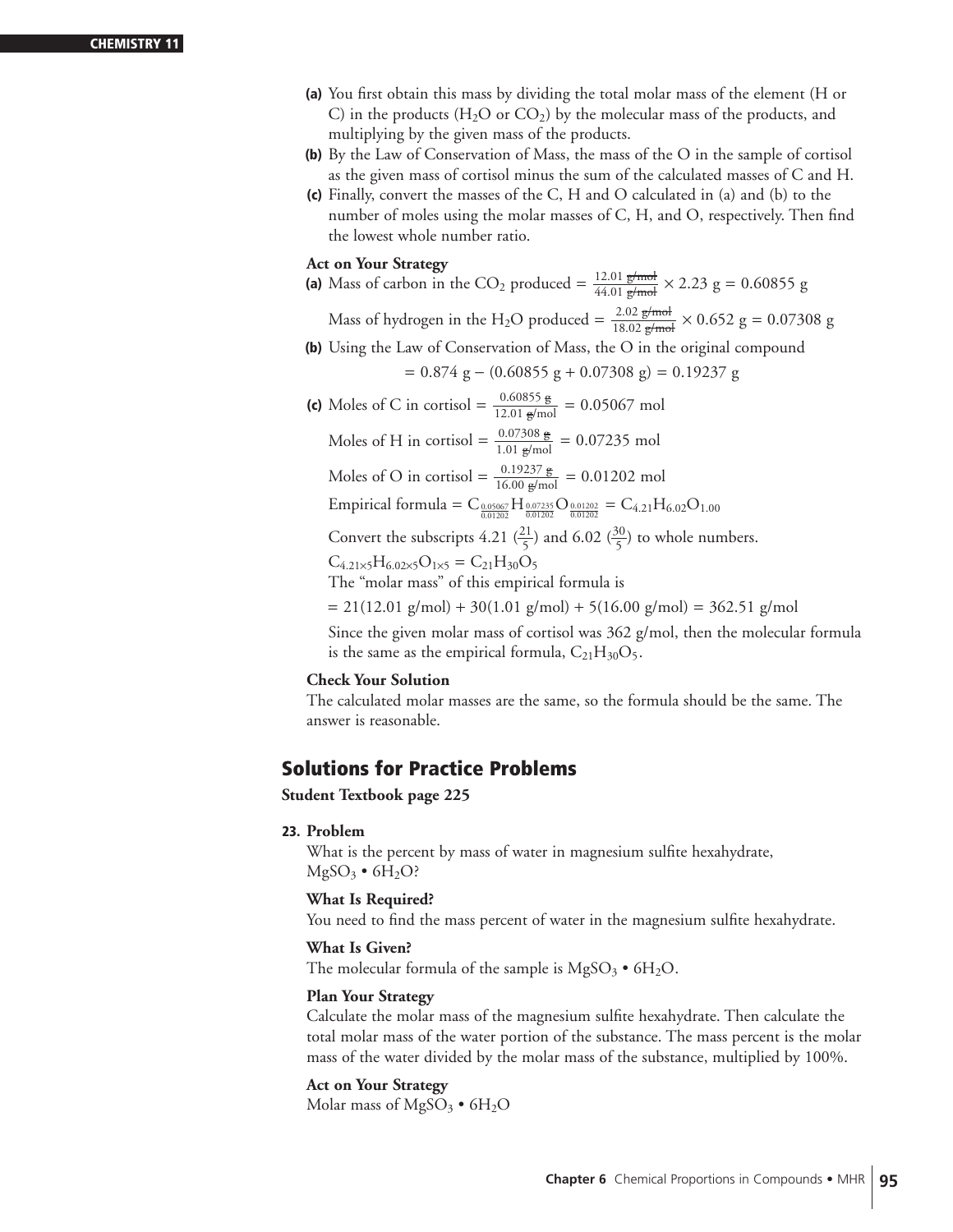$= 24.31$  g/mol + 32.07 g/mol + 3(16.00 g/mol) + 6[2(1.01 g/mol) + 16.00 g/mol]  $= 212.50$  g/mol

Molar mass of water portion =  $6[2(1.01) + 16.00] = 108.12$  g/mol

Mass percent of water =  $\frac{108.12 \text{ g/mol}}{212.50 \text{ g/mol}} \times 100\%$ 

 $= 50.8\%$ 

#### **Check Your Solution**

Similarly, the mass percent of the  $MgSO<sub>3</sub>$  portion is

 $\frac{24.31 \text{ g/mol} + 32.07 \text{ g/mol} + 3(16.00 \text{ g/mol})}{212.50 \text{ g/mol}} \times 100\% = 49.2\%$ 

The two mass percents add up to 100%.

# **24. Problem**

A 3.34 g sample of a hydrate has the formula  $SrS<sub>2</sub>O<sub>3</sub> \cdot xH<sub>2</sub>O$ , and contains 2.30 g of SrS2O3. Find the value of *x*.

#### **What Is Required?**

You need to find how many water molecules are bonded to each formula unit of  $SrS<sub>2</sub>O<sub>3</sub>$ .

#### **What Is Given?**

The mass of the sample is given, as well as the mass of the  $SrS<sub>2</sub>O<sub>3</sub>$  portion of the hydrate. The formula of the hydrate is given.

# **Plan Your Strategy**

To find the mass of water in the hydrate, subtract the given mass of  $SrS<sub>2</sub>O<sub>3</sub>$  from the given mass of the hydrate. Then, find the number of moles of  $SrS<sub>2</sub>O<sub>3</sub>$  and  $H<sub>2</sub>O$  by dividing their mass by their respective molar mass. To find out how many water molecules bond to each formula unit of  $SrS<sub>2</sub>O<sub>3</sub>$ , divide each mole value obtained by the number of moles of  $SrS<sub>2</sub>O<sub>3</sub>$ .

# **Act on Your Strategy**

Mass of water portion = Mass of hydrate – Mass of SrS<sub>2</sub>O<sub>3</sub>  
\n= 3.34 g – 2.30 g  
\n= 1.04 g  
\nMoles of SrS<sub>2</sub>O<sub>3</sub> = 
$$
\frac{2.30 \text{ g}}{199.76 \text{ g/mol}} = 0.0115 \text{ mol}
$$
  
\nMoles of H<sub>2</sub>O =  $\frac{1.04 \text{ g}}{18.02 \text{ g/mol}} = 0.0577 \text{ mol}$   
\nThe mole ratio is  
\n $\frac{0.0115}{0.0115}$  mol SrS<sub>2</sub>O<sub>3</sub> :  $\frac{0.0577}{0.0115}$  mol H<sub>2</sub>O = 1 mol SrS<sub>2</sub>O<sub>3</sub> : 5.02 mol H<sub>2</sub>O, which is  
\nrounded off to 1 mol SrS<sub>2</sub>O<sub>3</sub> : 5 mol H<sub>2</sub>O

The value of *x* in SrS<sub>2</sub>O<sub>3</sub> • *x*H<sub>2</sub>O is 5. Therefore the molecular formula is  $SrS<sub>2</sub>O<sub>3</sub> • 5H<sub>2</sub>O.$ 

# **Check Your Solution**

According to the formula, the percent by mass of water in  $SrS<sub>2</sub>O<sub>3</sub> • 5H<sub>2</sub>O$  is  $\frac{5(18.02 \text{ g/mol}}{289.86 \text{ g/mol}} \times 100\% = 31.08\%$ . The percent by mass of the SrS<sub>2</sub>O<sub>3</sub> is  $\frac{199.76 \text{ g/mol}}{289.86 \text{ g/mol}} \times 100\% = 68.92\%.$  The two mass percents add up to 100%.

#### **25. Problem**

A hydrate of zinc chlorate,  $Zn(CIO_3)_2 \bullet xH_2O$ , contains 21.5% zinc by mass. Find the value of *x*.